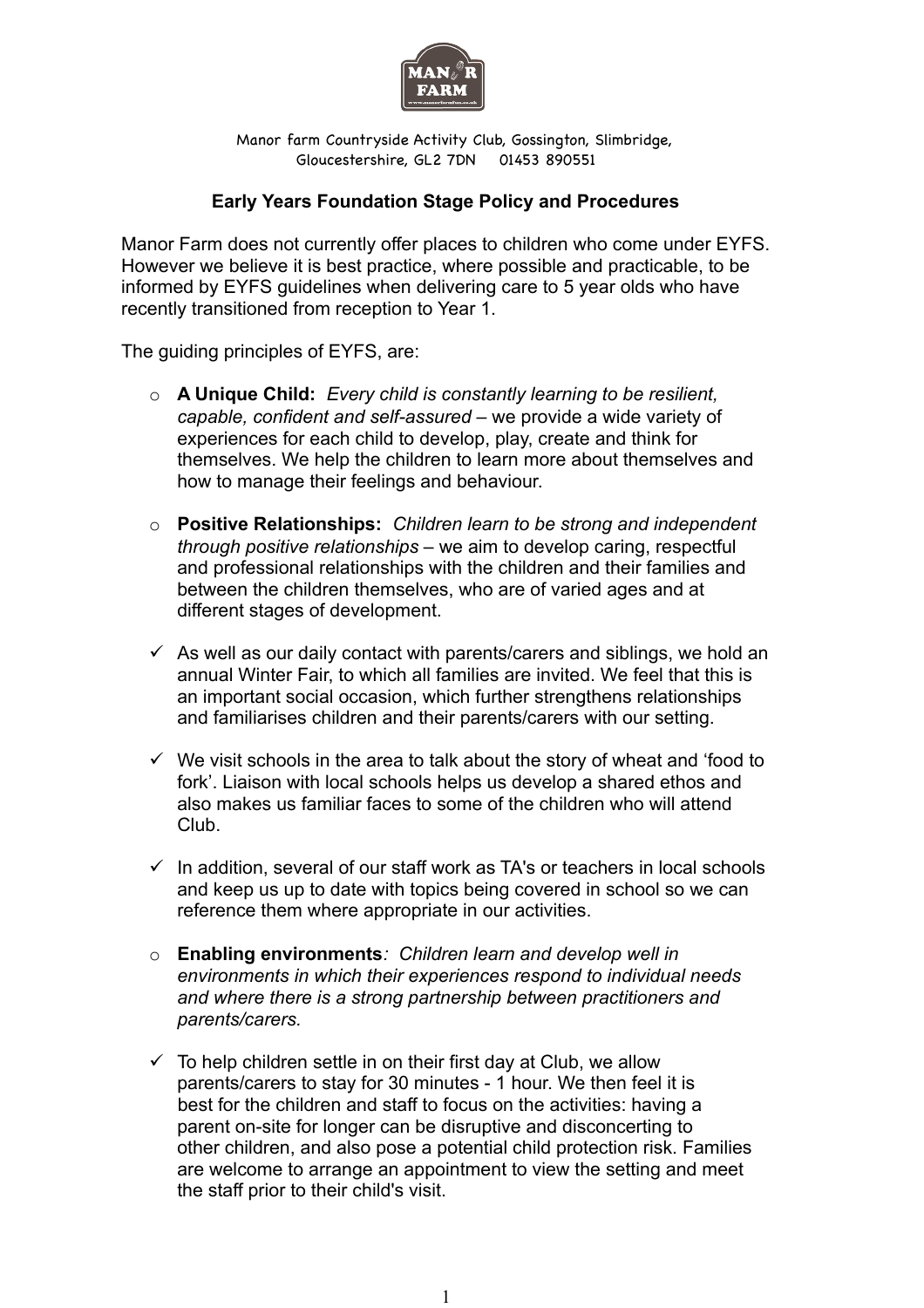- $\checkmark$  The one exception to the above procedure is the weekly enrichment day we run for home-educated children. This involves a small group of children, where some parents elect to stay for the session in order to follow up on activities. In this instance, parents are never left alone with children other than their own.
- $\checkmark$  On a child's first day s/he is assigned a 'buddy' who is a friendly, confident child of a similar age who regularly attends Club, and will help them settle in.
- $\checkmark$  We are constantly observing and interacting with the children, and are therefore able to identify interests and provide opportunities for individuals to follow-up on a specific activity, such as den building or modelling.
- $\checkmark$  We help them to make sense of the world around them through interaction with the animals on the farm, pond dipping, planting our own vegetables and practical experiments such as collecting and winnowing wheat for making bread.
- o **Children develop and learn in different ways and at different rates:**  *The EYFS framework covers the education and care of all children in Early Years provision, including children with special educational needs and disabilities* – we support all the children to have a full, satisfying and enjoyable experience, tailoring it to their specific needs.
- $\checkmark$  At Manor Farm we provide some adult-led activities through our 'themes for the week', as well as those that are initiated by the children themselves. All activities are play-based and children are never forced to take part, but choose how they spend their time.

| This policy was adopted by:<br>Hannah O'Brien | Date: 5 <sup>th</sup> Jan 2018 |
|-----------------------------------------------|--------------------------------|
| To be reviewed:5 <sup>th</sup> Jan 2019       | Signed:                        |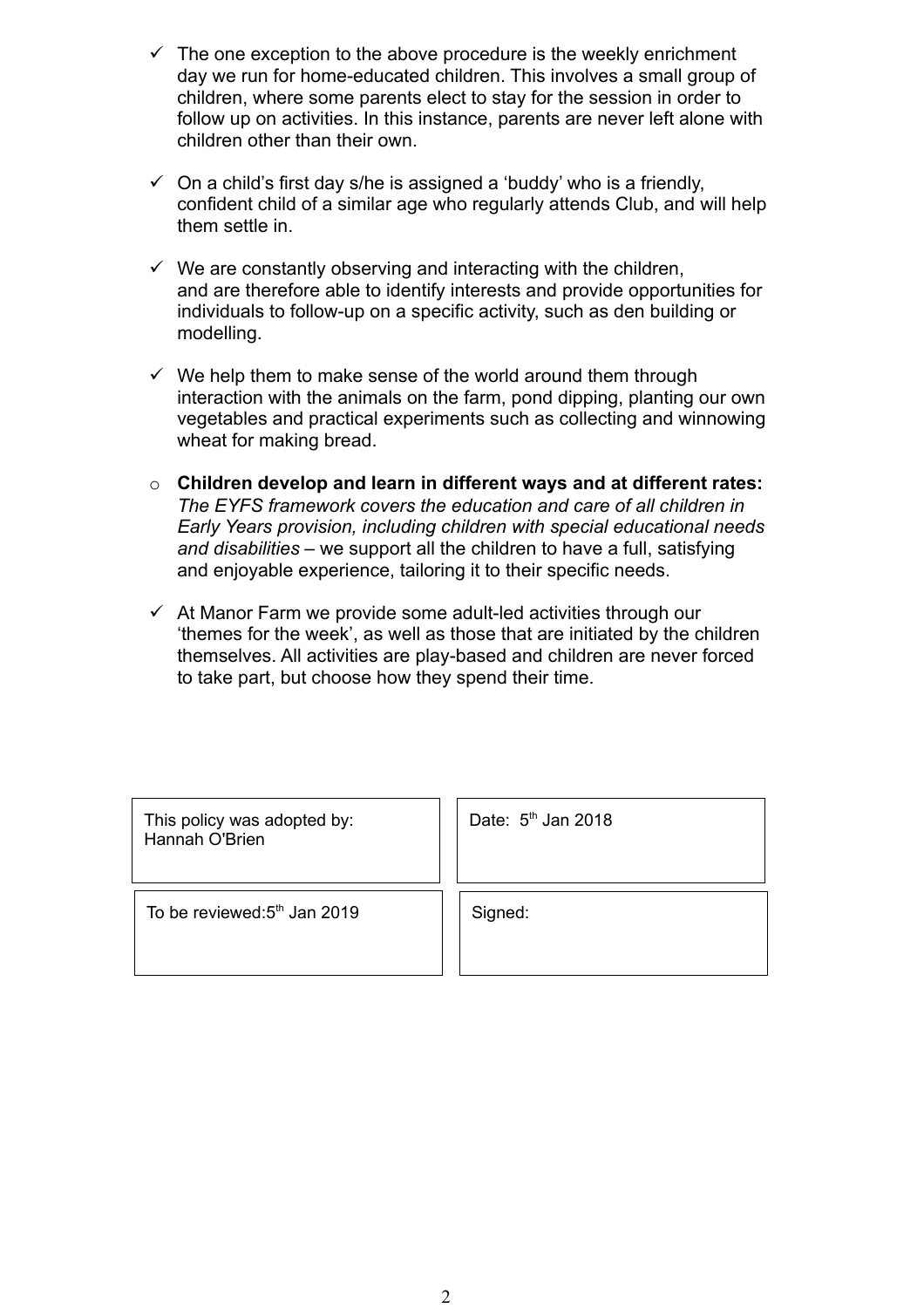

### **Behaviour Policy Statement and Procedures**

We believe strongly in supporting children in learning to manage their behaviour through positive reinforcement of desirable behaviour, rather than discipline of negative behaviour. However, behaviour that is dangerous, emotionally hurtful, destructive or disruptive needs to be dealt with quickly and effectively. To that effect, we have developed the following procedure to clearly outline how we will work with parents/carers to ensure all the children in our care are happy, and that any undesirable behaviour is effectively managed.

We have written a short list of 'house rules' so that everyone is clear about the basic boundaries at Manor Farm.

#### **House Rules**

- **Have fun and help others to enjoy themselves**
- **Always be kind to other children, adults and animals**
- **Always follow safety advice from staff at Manor Farm**

We also have the following disciplinary procedure to provide clear guidelines and expectations to children and parents/carers:



### **Detailed Procedure**

 $\circ$  If a child behaves in a destructive, dangerous or undesirable way, we will deal with the issue immediately.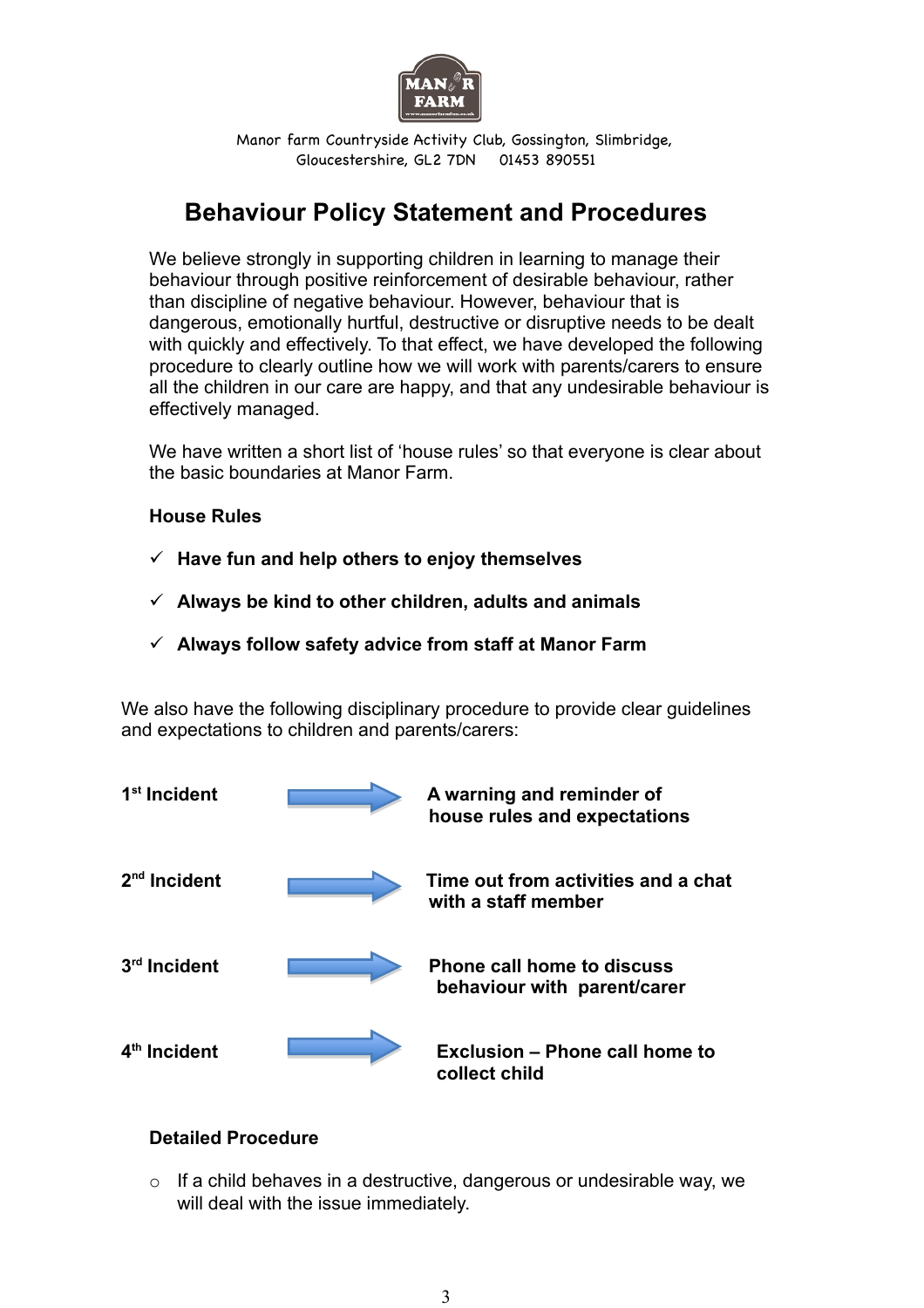- $\circ$  Initially we will aim to resolve the situation by talking to the child and reasoning with them in an age-appropriate way.
- $\circ$  If appropriate and necessary, we may exclude a child from a particular activity until s/he is ready to join in again. This would entail sitting aside from the activity, not being made to leave the room and being isolated from the group.
- o If the behaviour continues, we will discuss the issue with parents/carers to help understand any underlying cause, and to develop a uniform approach to dealing with the current behaviour and encouraging desirable behaviour.
- $\circ$  In the unlikely event that a child's continued behaviour is destructive and disruptive to others, we may, sadly, have to discontinue their attendance at Manor Farm Activity Club.
- o If toys or equipment are deliberately damaged, we may ask parents/carers to replace them.

| This policy was adopted by:<br>Hannah O'Brien | Date: 5 <sup>th</sup> Jan 2018 |
|-----------------------------------------------|--------------------------------|
| To be reviewed: 5 <sup>th</sup> Jan 2019      | Signed:                        |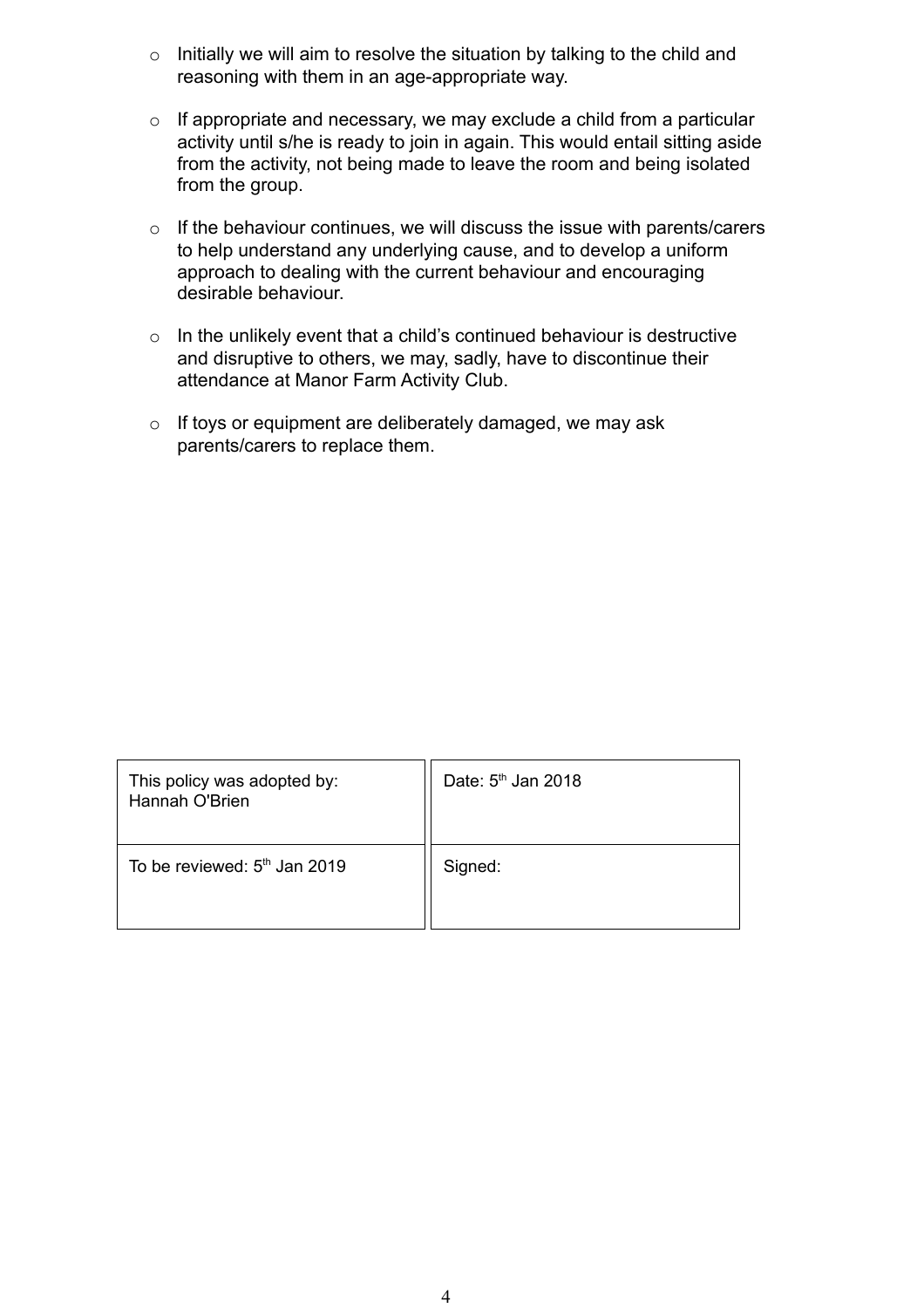

# **Equalities Policy**

Every person who comes to Manor Farm is treated with respect and we work to ensure that we provide a safe and caring environment, free from discrimination, whether on grounds of race, religion or culture, where both children and staff feel valued as individuals, including children with additional needs.

- o We encourage all the children in our care to respect themselves and others. If we find a child acting in a hurtful or discriminatory way, we will deal with it immediately.
- o We keep up to date with current legislation and training relating to inclusion and anti-discriminatory practice.
- o We believe it is important, wherever possible, to offer places at Manor Farm to children with additional needs. Staff will always liaise with parents/carers to assess an individual child's needs.
- o We will not tolerate any form of racial harassment at our Club. We will challenge racist and discriminatory remarks, attitudes and behaviour from the children at Club, from staff, from any adults on the premises.
- $\checkmark$  Staff will be kept up to date with relevant childcare training.
- $\checkmark$  We will ensure that our recruitment procedures are open, fair and nondiscriminatory.
- $\checkmark$  We will work to fulfil all the legal requirements of the Equality Act 2010.
- $\checkmark$  We will monitor and review the effectiveness of our inclusive practice by conducting an Inclusion Audit on an annual basis
- As with any undesirable behaviour, as detailed in our **Behaviour Policy**, we will act immediately to intervene if a child is seen or heard to be hurtful or discriminatory.
- $\checkmark$  We will challenge inappropriate attitudes and practices by engaging children and adults in discussion, by displaying positive images of race and disability, and through our staff modelling anti-discriminatory behaviour at all times.
- $\checkmark$  Where possible, we will undertake training and implement strategies to enable staff to support children with additional needs.
- $\checkmark$  We will encourage the children to accept and celebrate individual differences, using a range of resources and activities.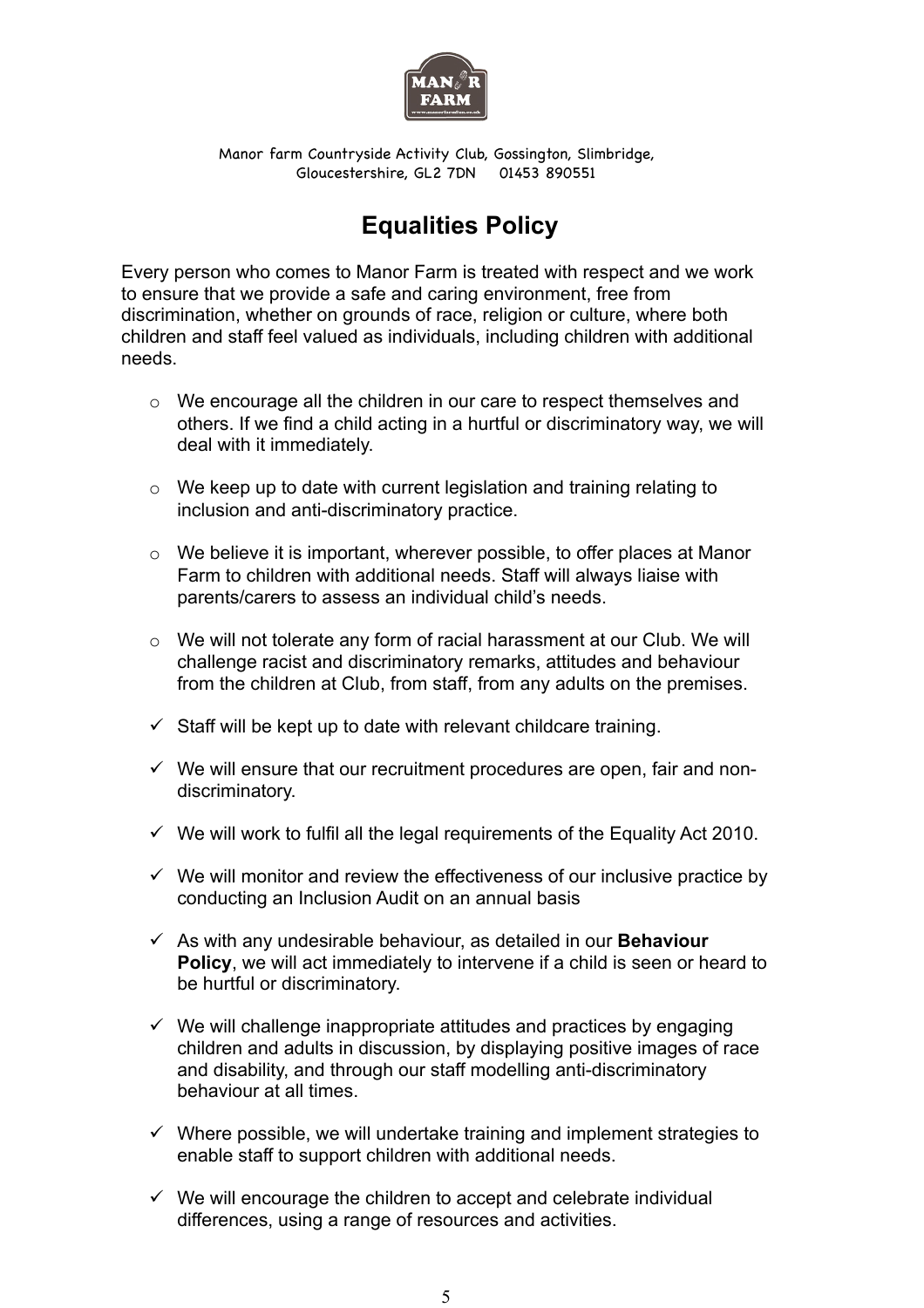$\checkmark$  All staff will be emailed a confidential 'child details' list at the beginning of each Club week to identify any children with additional needs and/or dietary requirements so that we can be prepared to meet those needs.

The club's **Equal Opportunities Named Coordinator (ENCO)** is Hannah O'Brien. The ENCO is responsible for ensuring that:

- o Staff receive relevant and appropriate training
- o The Equalities Policy is consistent with current legislation and guidance
- o Appropriate action is taken wherever discriminatory behaviour or language occurs

The Club's **Special Educational Needs Coordinator (SENCO)** is Hannah O'Brien. The SENCO will:

- o Manage the provision for children with special educational needs
- o Have training and experience in the care and assessment of such children

All of the staff will assist the SENCO and be involved in caring for children with additional needs of any kind

| This policy was adopted by:<br>Hannah O'Brien | Date: 5 <sup>th</sup> January 2018 |
|-----------------------------------------------|------------------------------------|
| To be reviewed: 5 <sup>th</sup> January 2019  | Signed:                            |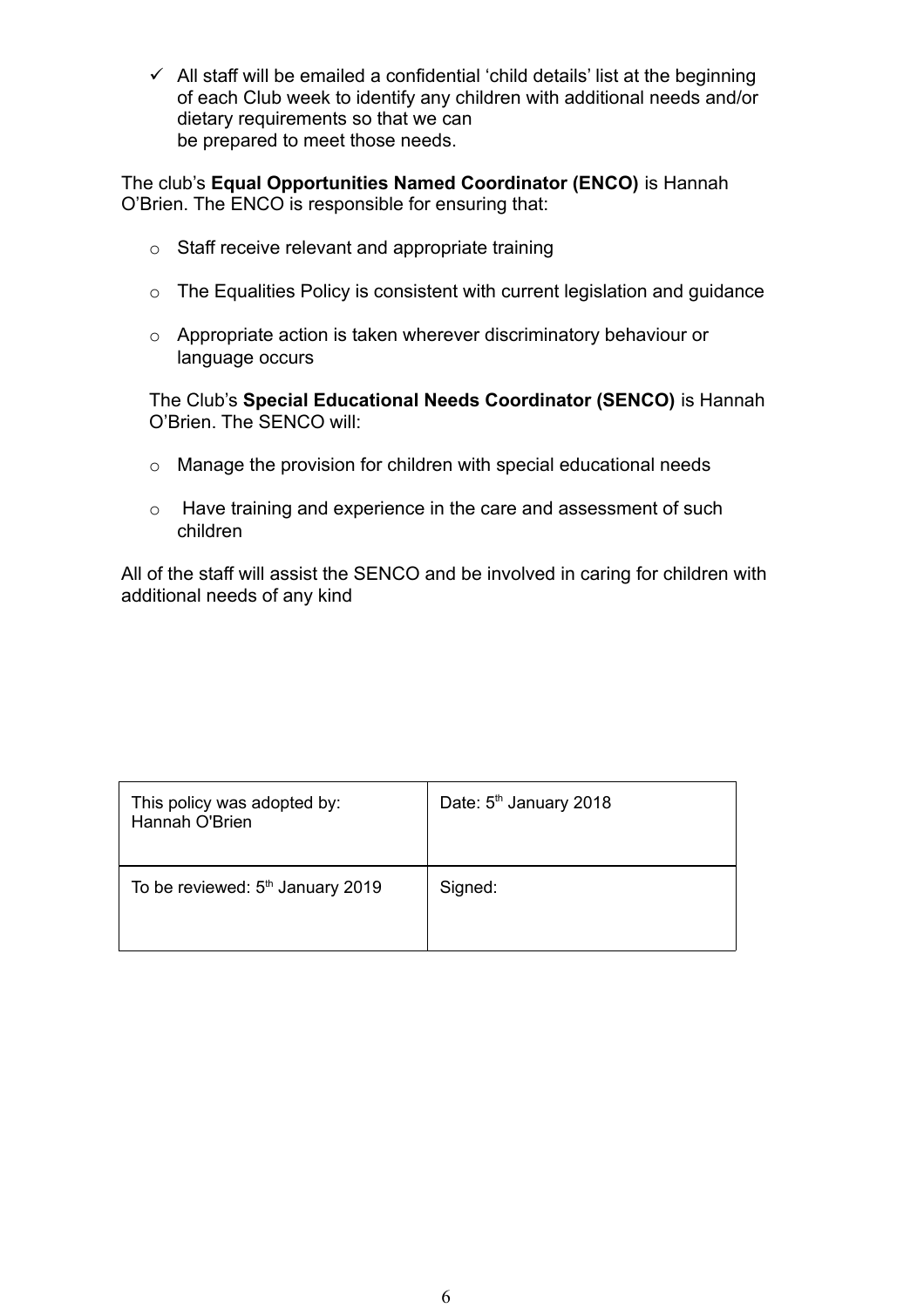

### **Operational Policies and Procedures**

#### **Daily operational and security procedures**

- $\checkmark$  Before the start of each week, members of staff are emailed a confidential, colour-coded register of each child and children with additional needs, allergies or any concerns are highlighted.
- $\checkmark$  Our staff ratios are 1 staff member to 10 children for age 5 8 and 1 staff member to 15 children for children over 8 years.
- $\checkmark$  Each day a member of staff is stationed at the front gate to greet and welcome children and parents/carers, and to discreetly monitor who is entering the setting.
- $\checkmark$  At 9.30am the gate is locked until 4.00pm, when staff are on the gate until 4.30pm. Visitors are required to telephone for access. Visitors are never left alone with children. Visitors, other than parents/carers collecting early or dropping late, are required to sign a log stating the time of and reason for their visit. Unauthorised persons will be asked to leave and escorted from the premises.
- $\checkmark$  Those children to whom it applies remain inside during breakfast and tea.
- $\checkmark$  At 9.20 all the children are gathered inside for a 'meet and greet' from staff, and to be told the general itinerary for the day. A roll-call and head count is taken and any amendments to the pre-printed register are made.
- $\checkmark$  Staff are also reminded to put a face to the name of any child with allergies or additional needs.
- $\checkmark$  Children are registered at the beginning of both the morning and afternoon sessions. Before leaving the Club, parents/carers or agreed collection person are required to sign their child off-site. This will ensure that there is always a clear record of which children are on-site at any time.
- $\checkmark$  On outings to the wider environment, children remain in designated groups under close staff supervision and registers are taken at regular intervals to prevent an incident where a child might become lost.
- $\checkmark$  Children are gathered in the barn or craft rooms at the end of the club day. This allows for a calm and orderly collection by parents/carers and for managers to discuss any issues privately with parents/carers in the cloakroom or office. A staff member is stationed at the internal door.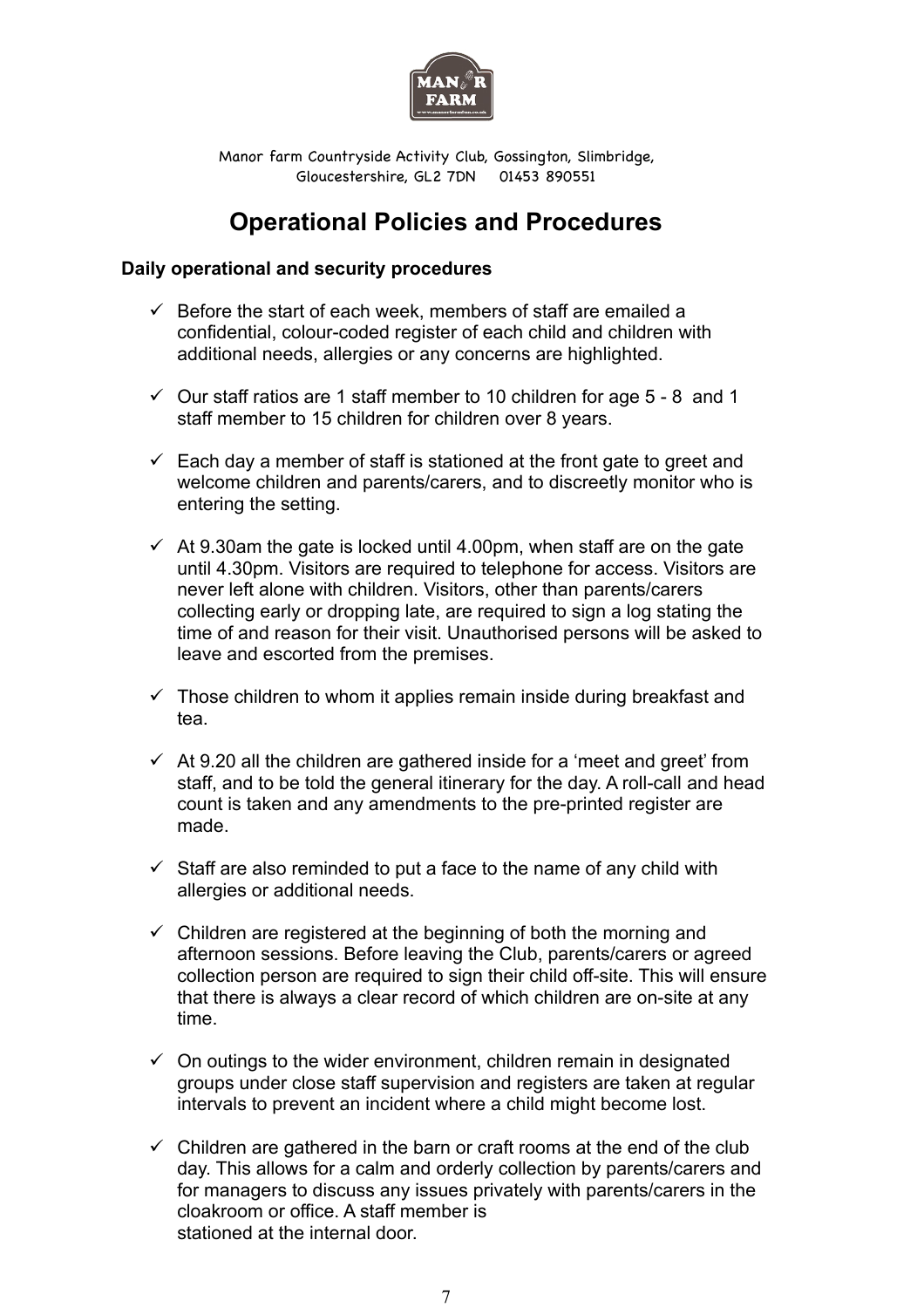- $\checkmark$  Staff monitor the exits/entrances to the premises throughout the session.
- $\checkmark$  Children are not allowed to leave the Club during the session, unless prior permission has been given by parents/carers ( for example to attend other activities).
- $\checkmark$  The manager/supervisor carries the Club mobile phone at all times.

| This policy was adopted by:<br>Hannah O'Brien   | Date:5th January 2018 |
|-------------------------------------------------|-----------------------|
| To be reviewed:<br>5 <sup>th</sup> January 2019 | Signed:               |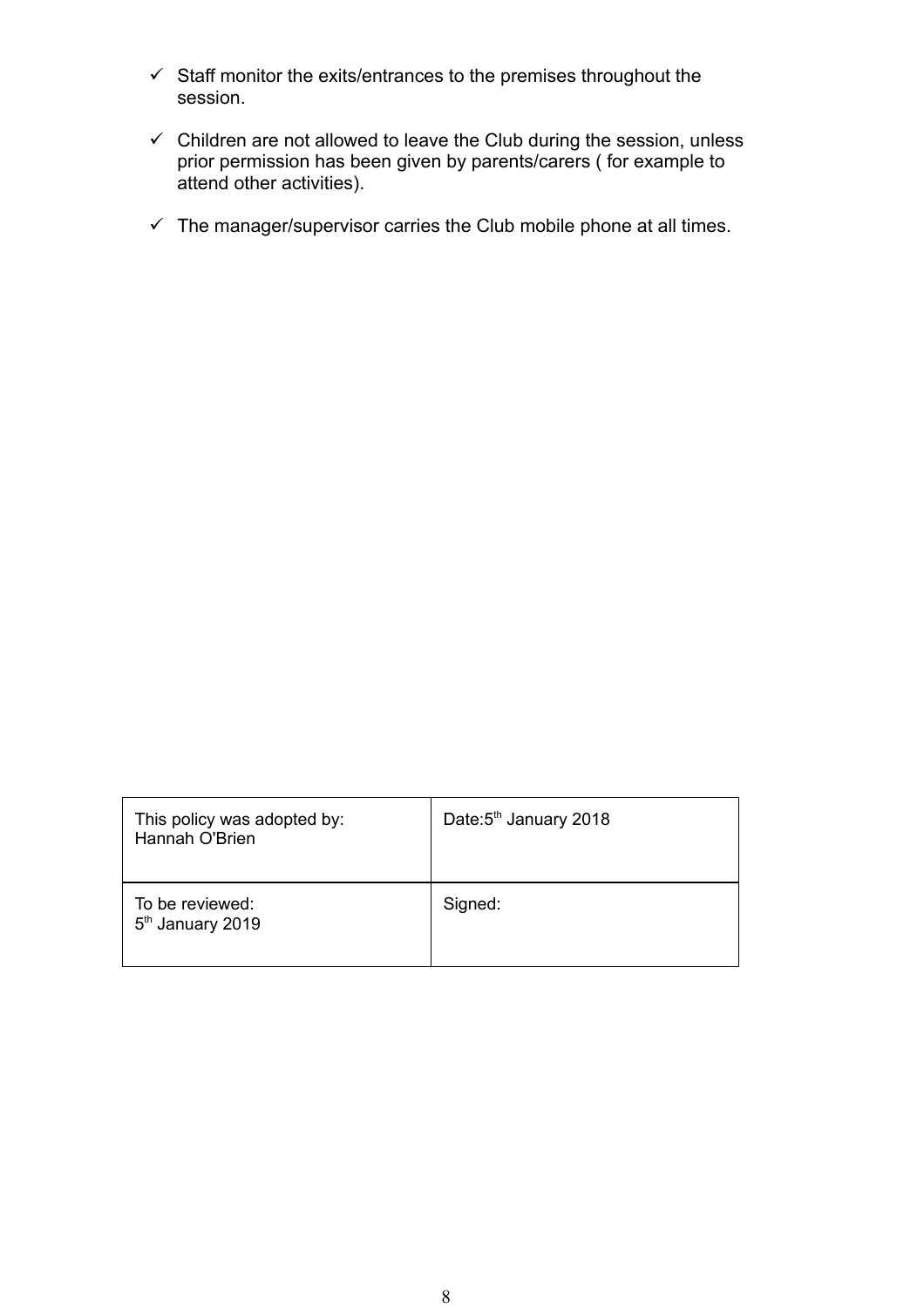

### **Volunteers and Peer Mentors Policy**

Volunteers and peer mentors have a highly valued role at Manor Farm. However, there are specific differences between the role of full staff members and the volunteers and mentors.

- o Volunteers and mentors do not need to be 18 years or over to work at Manor Farm, but all those under 18 years work alongside a staff member, and are never left in sole charge of children. Volunteers and young people on work experience placement under the age of 16 years do not require a DBS certificate. Managers and staff over the age of 18 years will apply the same risk assessment criteria to volunteers and peer mentors under the age of 16 years as they do to children attending holiday club. This includes safeguarding and Prevent duties of care.
- o Where agreed in advance in writing volunteers and mentors may be reimbursed for reasonable expenses, ie. travel and lunch.
- o Volunteers and mentors are never responsible for handling money.
- o Volunteers and mentors are never responsible for delivering first aid.
- o Volunteers and peer mentors are not included in staffing ratios.
- o All staff and volunteers will undergo induction training to include a fire drill.

| This policy was adopted by:<br>Hannah O'Brien | Date: 5thJanuary 2018 |
|-----------------------------------------------|-----------------------|
| To be reviewed: 5th January 2019              | Signed:               |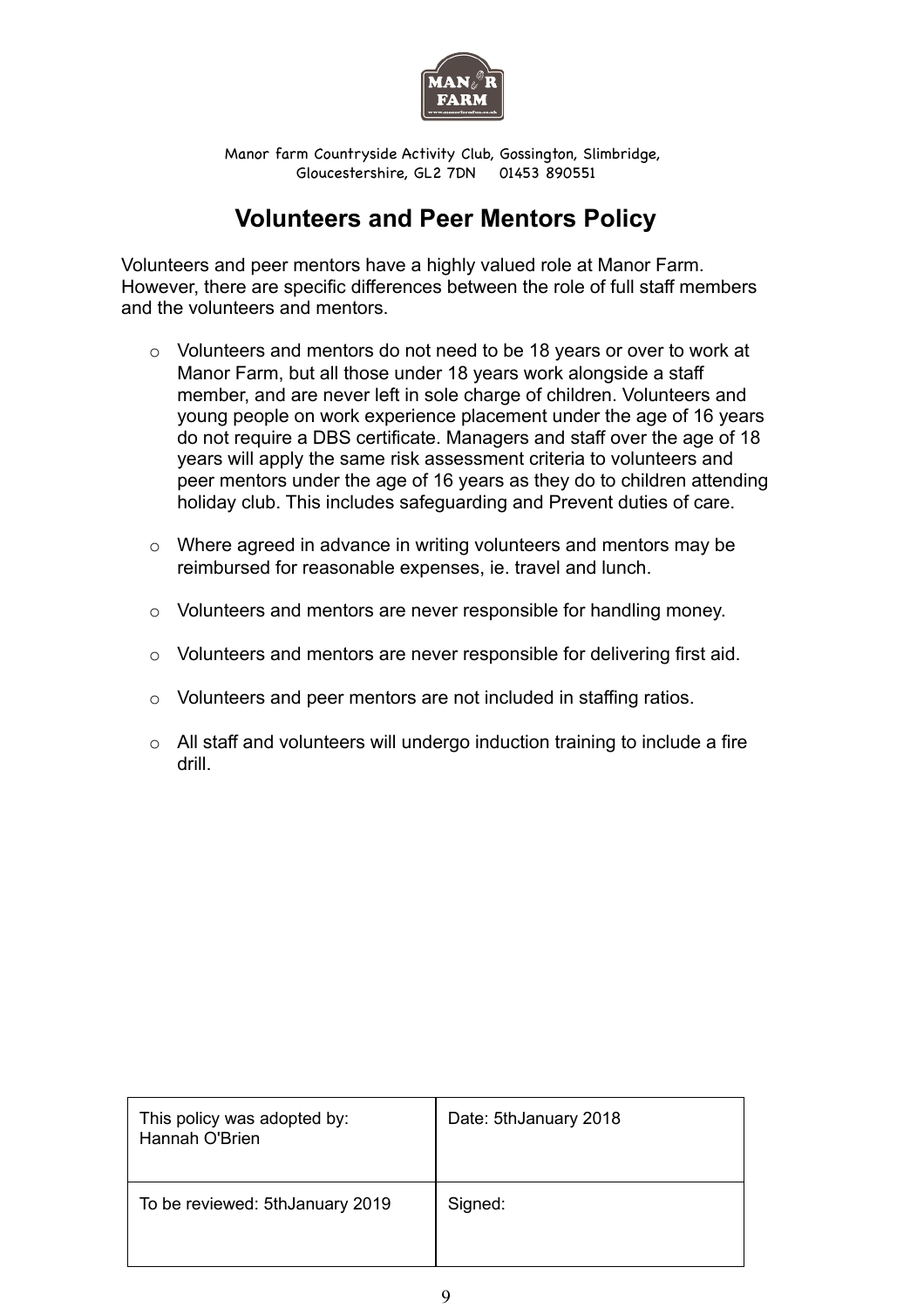

# **Children's Belongings Policy**

Children should not bring valuable or precious items to Manor Farm. We do not accept liability for any loss or damage of property. There is a comprehensive 'kit list' on the website and parents/carers are asked to ensure that their children do not bring any items of value to Club. They should only wear clothes suitable for mud, glue, paint and active play, and that do not matter if they are damaged.

#### **Payment and Refund Policy**

- o Payment is due on receipt of an invoice to secure a child's place at the Club. The exception to this is the summer holiday Club, when a deposit may be paid and payment plans can be agreed.
- o We offer a full refund for places cancelled with at least 24 hours notice.
- o No refund will be issued where places are cancelled with less than 24 hours notice.

| This policy was adopted by:                     | Date:                        |
|-------------------------------------------------|------------------------------|
| Hannah O'Brien                                  | 5 <sup>th</sup> January 2018 |
| To be reviewed:<br>5 <sup>th</sup> January 2019 | Signed:                      |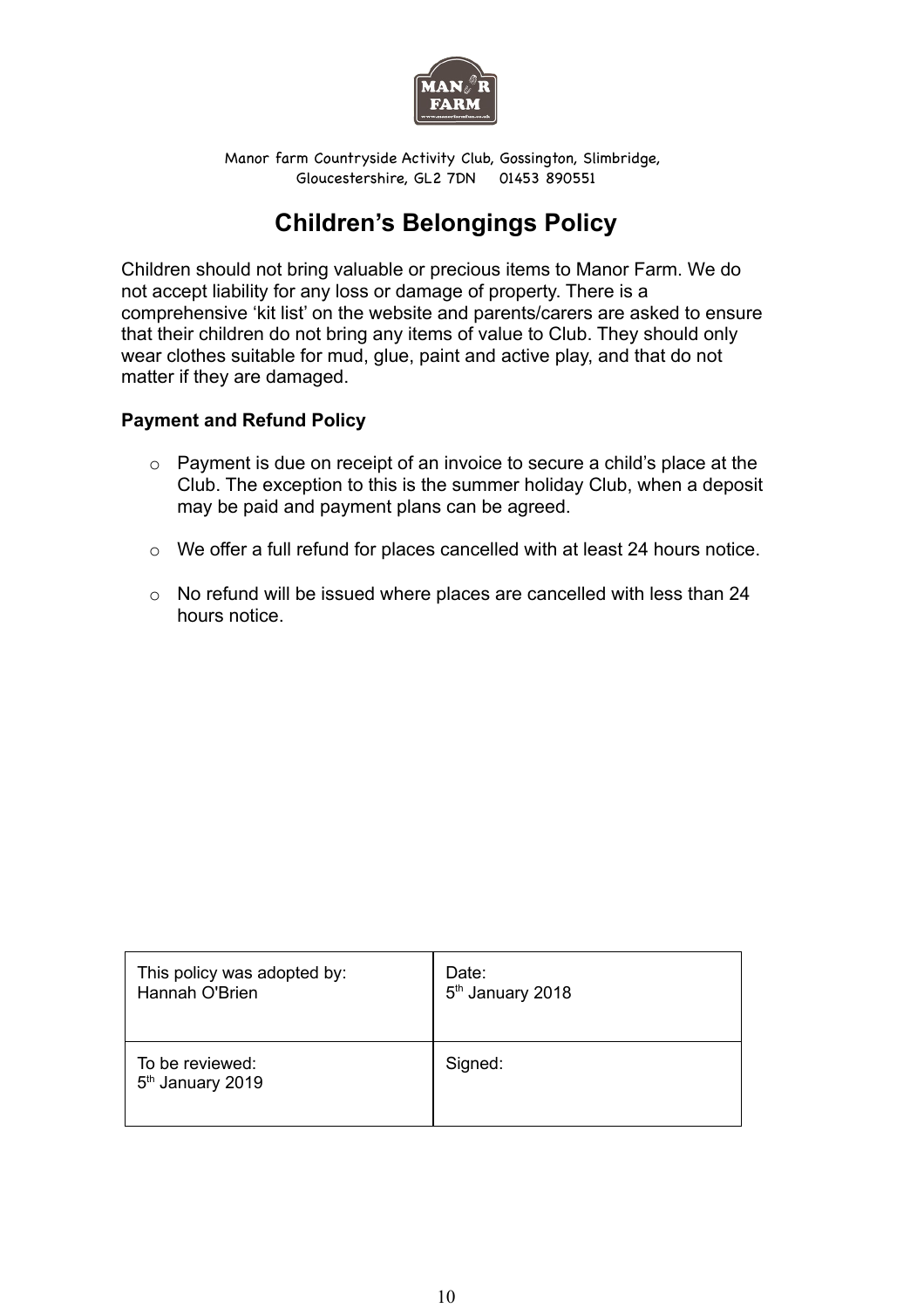

# **Missing Child Policy and Procedure**

In the unlikely event that a child goes missing, the following procedure would be implemented:

- $\checkmark$  All staff will be informed that a child is missing
- $\checkmark$  All other children will be secured within the Club building with staff who will maintain as normal a routine as possible
- $\checkmark$  Allocated staff members will search the grounds
- $\checkmark$  If the initial search is unsuccessful, a member of staff will be sent by car to search the surrounding area
- $\checkmark$  The police will be informed, giving a clear description of the child and what s/he is wearing
- $\checkmark$  Parents/carers will be informed by telephone
- $\checkmark$  Staff will continue to search whilst waiting for the police and parents/carers
- $\checkmark$  The manager will liaise with the police and parents/carers and will record the incident in the **Incident Log**
- $\checkmark$  A review will be conducted regarding this and any other related incidents, along with relevant policies and procedures. We will identify and implement any changes as necessary. If the police or Social Care were involved in the incident, we will also inform Ofsted

#### **Useful numbers:**

Dursley Police Station – **01453 542 386** OFSTED – **0300 123 1231**

| This policy was adopted by:<br>Hannah O'Brien | Date: 5 <sup>th</sup> January 2018 |
|-----------------------------------------------|------------------------------------|
| To be reviewed: 5 <sup>th</sup> January 2019  | Signed:                            |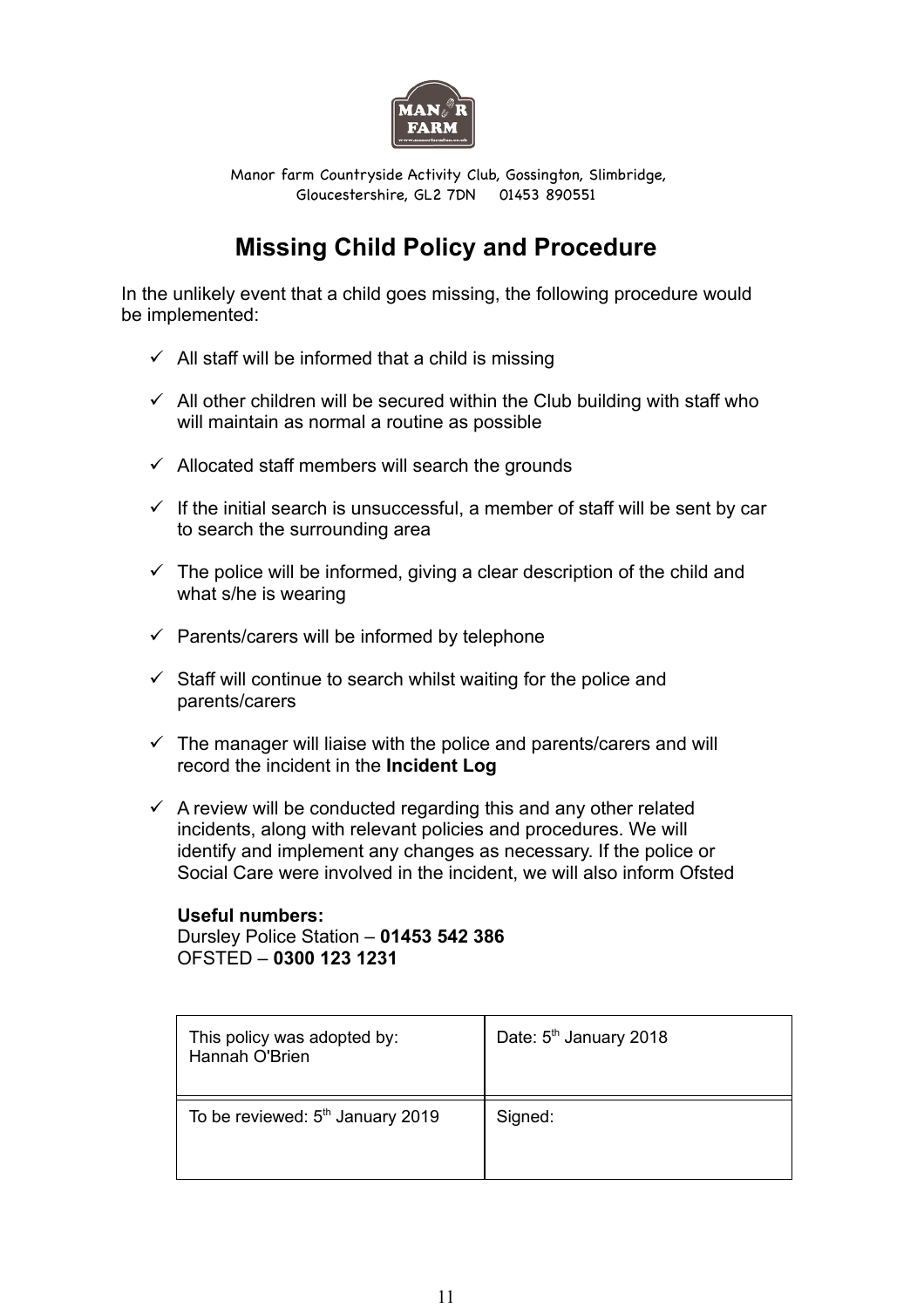

### **Uncollected Child Policy and Procedure**

At Manor Farm we endeavour to ensure that all children are collected by a parent/carer promptly at the end of each session. If a child is not collected, and the parent/carer has not notified us that they will be delayed, the following procedure is followed:

#### **Up to 15minutes late**

- $\checkmark$  When the parent/carer arrives they will be reminded that they must call the Club to notify us that they are delayed.
- $\checkmark$  The parent/carer will be informed that the penalty fee of £5 will be charged unless the delay was genuinely unavoidable.

#### **Over 15 minutes late**

If a parent/carer is more than 15 minutes late in collecting their child, the manager will:

- $\checkmark$  Try to contact them using the contact details on file
- $\checkmark$  If there is no response from the parent/carer, messages will be left requesting that they contact the Club immediately
- $\checkmark$  The manager will then try the emergency contacts listed on the child's registration form
- $\checkmark$  While waiting to be collected, the child will be supervised by at least two members of staff
- $\checkmark$  When the parent/carer arrives, they will be reminded that they must call the Club to notify us if they are delayed, and that penalty fees will be charged (other than in exceptional circumstances)

#### **Over 30 minutes late**

If, after 30 minutes, the manager has been unable to contact the child's parents/carers or anyone on the emergency contacts list, the manager will:

- $\checkmark$  Contact the local Social Care team for advice
- $\checkmark$  The child will remain in the care of a member of staff, on the Club's premises if possible, until collected by a parent/carer or emergency contact, or until placed in the care of the Social Care team
- $\checkmark$  If it is not possible for the child to remain at the Club's premises, a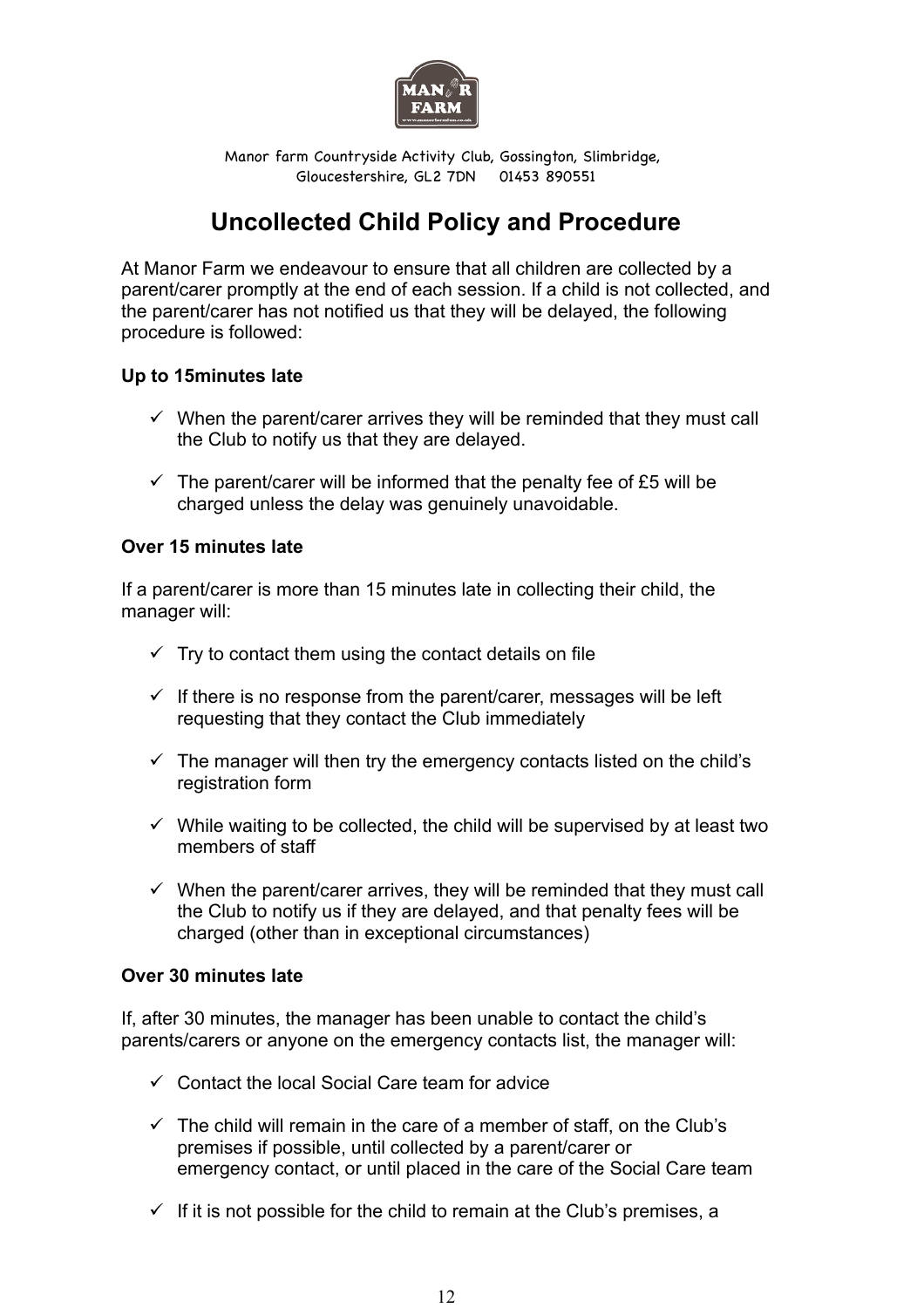note will be left on the door of the Club, informing the child's parent/carer where the child has been taken, (for example, to the home of a staff member, or into the care of a safeguarding agency). A contact number will be left, together with a further message on the parent/carer's telephone explaining events

#### **Managing persistent lateness**

Persistent lateness on arrival is disruptive for both children and the staff and interrupts the continuity of the day. Persistently late collection can be distressing for the child and cause anxiety.

- $\checkmark$  The manager will record incidents of late arrival and/or collection and will discuss them with the child's parents/carers
- $\checkmark$  Parents/carers will be reminded that persistent lateness, unless by prior arrangement, may result in them losing their place at Club

#### **Useful numbers:**

Dursley police: non-urgent, dial **101** Gloucestershire Children and Young Person's Referral Team: **01452 426565**

| This policy was adopted by:<br>Hannah O'Brien | Date: 5 <sup>th</sup> January 2018 |
|-----------------------------------------------|------------------------------------|
| To be reviewed:<br>5 <sup>th</sup> January    | Signed:                            |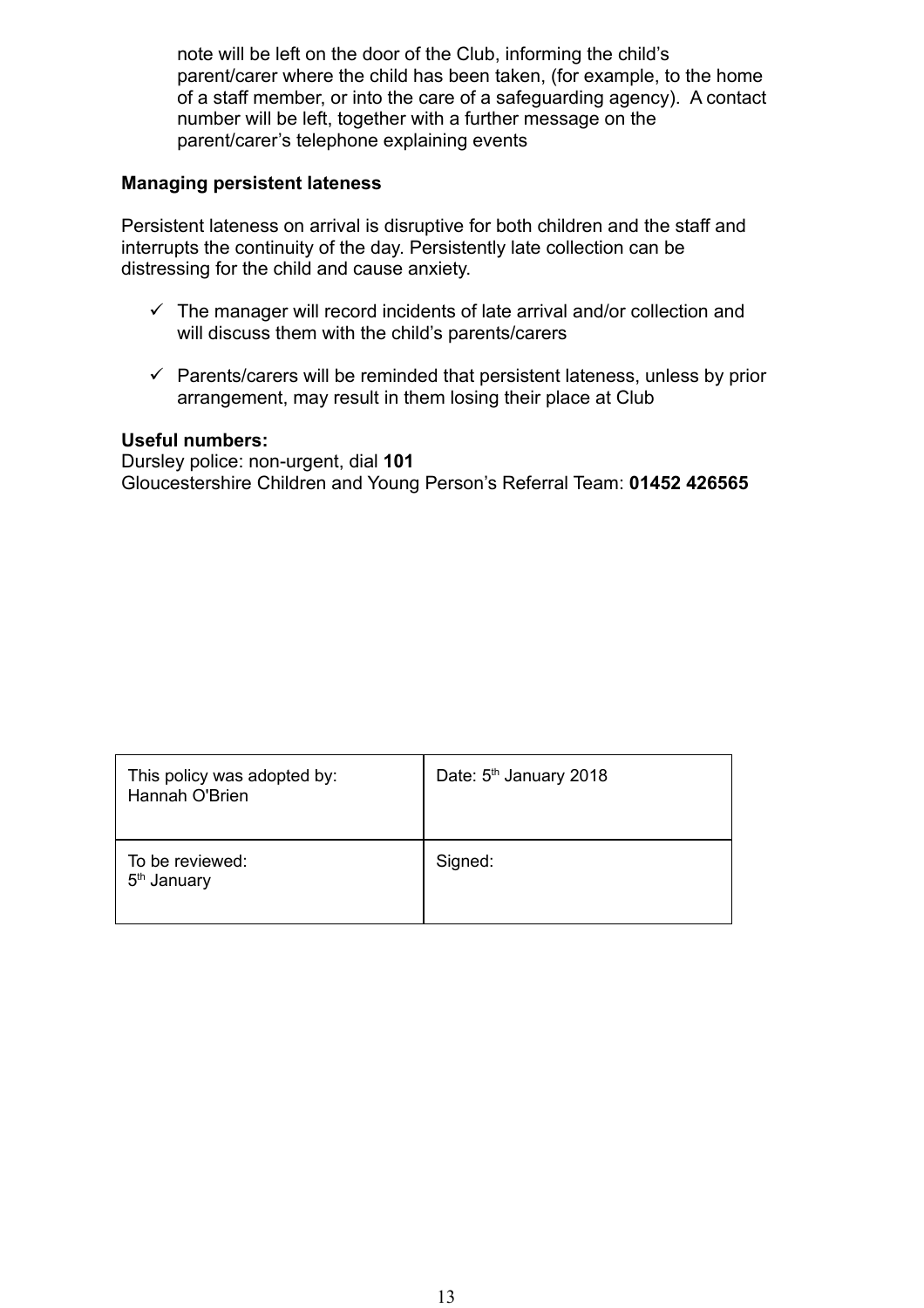

# **Complaints Policy**

We are committed to working in close partnership with parents/carers, so that, together, we can best meet the needs of their children.

- $\circ$  If it should arise that a parent/carer is unhappy with any aspect of our service, we would like them to inform us so that we can discuss the issue and aim to resolve it.
- o If the parent/carer deems it necessary to make a more formal approach, they are invited to put the complaint in writing, or in an email to us at: [hannah@manorfarmfun.co.uk](mailto:hannah@manorfarmfun.co.uk) We have a duty to investigate all written complaints.
- $\checkmark$  We will investigate all written complaints and inform the complainant of the outcome within 24 hours.
- $\checkmark$  We will keep a written record of all complaints and their outcomes for three years.
- $\checkmark$  We will observe strict confidentiality, with the exception of providing Ofsted with information, should they require it.
- $\checkmark$  We will record the following information: The name of the person making the complaint The nature of the complaint Date and time of the complaint The outcome of the complaint investigation
- $\checkmark$  Details of the information and findings will be given to the person making the complaint, (which should have been given to them within 28 days), including any action taken.
- $\checkmark$  If the complaint cannot be resolved, or if the complaint is of a serious nature and it is felt inappropriate to discuss it with a member of staff, the complainant should contact:

Ofsted on **0300 123 1231**, or write to: **The National Business Unit Ofsted Piccadilly Gate Store St Manchester M1 2WD**

There is more information and guidance for complainants on the Ofsted website: [www.ofsted.gov.uk](http://www.ofsted.gov.uk/)

| This policy was adopted by:<br>Hannah O'Rrien | Date: 5 <sup>th</sup> January 2018 |
|-----------------------------------------------|------------------------------------|
| To be reviewed: 5 <sup>th</sup> Jan 2019      | Signed:                            |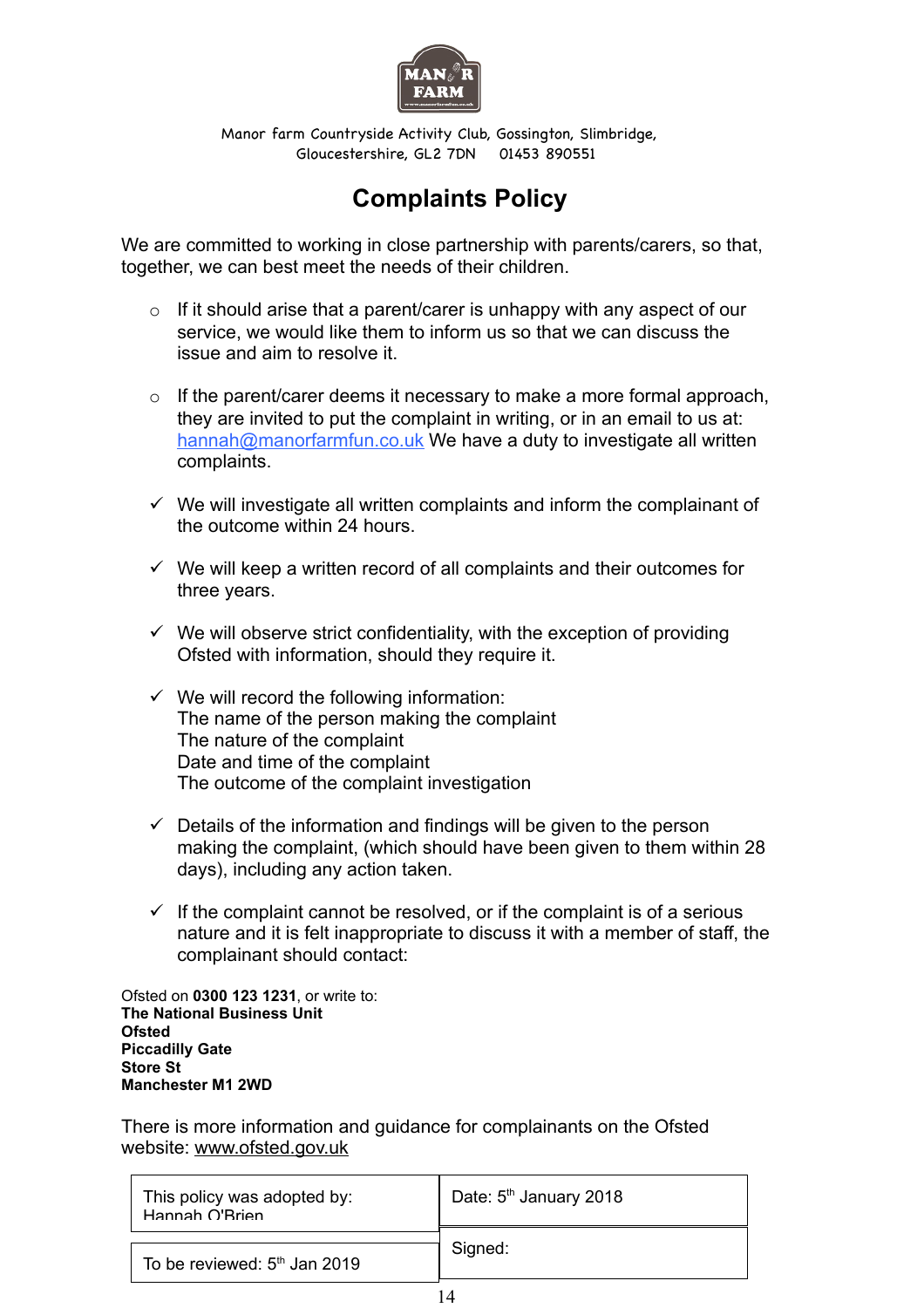

# **Staff Behaviour Policy**

Manor Farm expects all members of staff to follow our **Staff Behaviour Policy,** which sets clear guidance on the standards of behaviour required from our staff and volunteers. The guidance aims to encourage staff to meet the highest possible standards of conduct.

- o Manor Farm staff are in a position of trust and influence, as role models for the children in their care, and as such must demonstrate behaviour that sets a good example to all users of the setting.
- $\circ$  The Club staff have a responsibility to maintain their reputation, and the reputation of the Club, both during and outside of working hours.

### **Behaviour**

- o Our staff team are ambassadors for Manor Farm, and we expect them to conduct themselves professionally at all times. Staff should treat anyone attending the Club (children, parents/carers and visitors) courteously and with respect.
- $\circ$  We expect staff to value all the children as individuals and to comply with the Club's **Equalities policy** at all times.
- o Swearing and abusive behaviour are not tolerated from anyone at the Club. If any member of staff exhibits such behaviour they will be subject to the Club's disciplinary procedures.

### **Dress code**

Whilst working at Manor Farm, staff will need to help to set up and pack away the setting, prepare food, facilitate craft activities and engage in physical activities with the children.

- $\circ$  The clothing and footwear worn should be chosen accordingly, taking into account comfort, health and safety, and practicality. Revealing or excessively tight clothing is not acceptable.
- o Whilst on duty all staff should wear the approved Club sweatshirt or Tshirt at all times.

### **Confidentiality and social media**

- o Staff must not pass on any information about children attending
- $\circ$  the Club, or their parents and families, to third parties without their permission.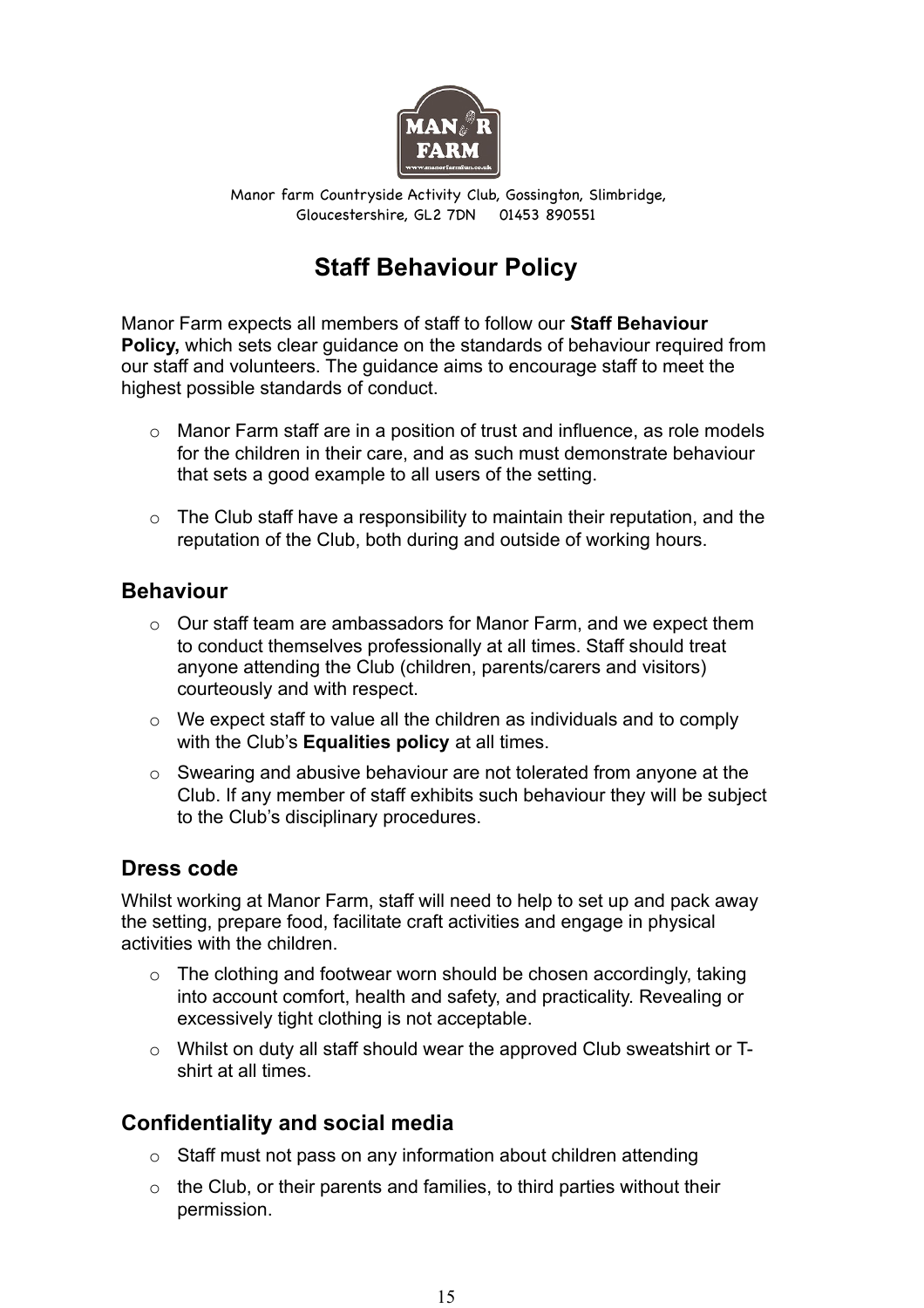- $\circ$  The only exception to this rule is information sharing with specific external agencies if there is a safeguarding issue. ('Third parties' includes other parents, friends, other children at the Club, the press, etc.).
- o Posting any material relating to the Club or its users on social media sites (unless *expressly* permitted by the Manager) is forbidden. Any member of staff who breaches this rule will face disciplinary action.

### **Use of mobile phones and cameras**

- o Manor Farm has a dedicated mobile telephone, with the number available to parents/carers and staff to use in an emergency. As We are a rural setting and often off the premises, and it is important to have telephone communication in case of emergencies. Staff are allowed to keep their personal mobile phones, but they must be kept out of sight of the children, during working hours and Bluetooth turned off.
- $\circ$  If a member of staff needs to make an urgent personal call they can use the Club phone or make a personal call from their mobile in the cloakroom. This must not affect staff ratios.
- $\circ$  If a member of staff has a family emergency or similar, and needs to keep their mobile phone to hand, they must obtain prior permission from the Manager.
- $\circ$  Staff may only use the Club camera to take photographs of children at the Club. Photos are only to be taken as a record of children's achievements, or as part of relevant activities. They may be taken for publicity purposes with the prior agreement of parents/carers.
- o Staff must **never** use their personal mobile phones or cameras to take photographs at the Club during working hours. Doing so will be considered gross misconduct and may result in instant dismissal.

### **Smoking, alcohol and drugs**

- o Staff are not permitted to smoke anywhere on the Club premises, including the outside play areas.
- o Staff are not permitted to bring alcohol, or illegal drugs onto the Club premises. If a member of staff arrives at work under the influence of alcohol or drugs, they will be asked to leave immediately and disciplinary action will be taken.
- $\circ$  If a member of staff is taking prescription drugs, which might affect their ability to function effectively, they must inform the Manager immediately.
- o Any prescribed medication needed by a staff member whilst at the Club, must be stored safely in the locked metal cabinet, out of reach and sight of the children attending the Club.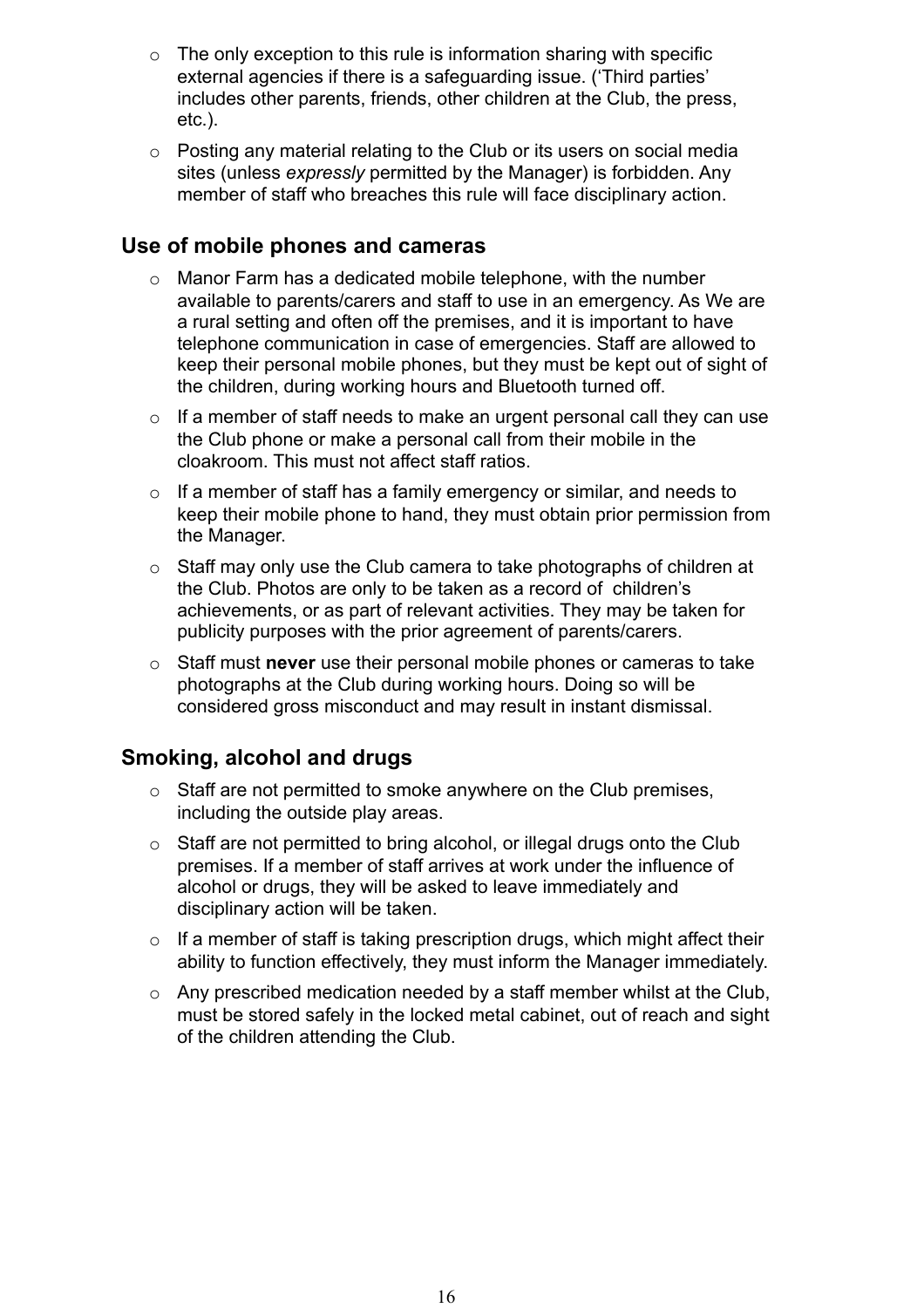### **Disciplinary Procedure**

For minor infringements of the Club rules, we have the following procedure:

- $\circ$  On the first occasion a verbal warning will be given, clearly stating the nature of the infringement. Further training and/or support will be offered if appropriate.
- $\circ$  This will be followed on a subsequent occasion by a written warning, clearly stating the nature of the infringement. Further training and/or support will be offered if appropriate. The written warning will be signed by the staff member and the manager, and a copy will be kept for the Club records.
- $\circ$  Should there be a further infringement, the manager, in discussion with the staff member, will decide whether Manor Farm is the right work setting for the staff member.
- $\circ$  In cases of persistent lateness, after both a verbal and written warning has been given, pay may be docked on a pro-rata basis.

### **Gross misconduct**

Staff will be dismissed without notice if they are found to have committed an act of gross misconduct. Examples of gross misconduct include, but are not restricted to:

- Child abuse
- Failing to comply with health and safety requirements
- Physical violence
- I lanoring a direct instruction given by the manager
- Persistent bullying, sexual or racial harassment
- Being unfit for work through alcohol or illegal drug use
- Theft, fraud or falsification of documents
- Being disqualified under the terms of the Statutory Framework for the Early Years Foundation Stage (Section 75 of the Childcare Act 2006) or the Children's Act 1989.

The Manager will investigate the alleged incident thoroughly before any decision to dismiss is made

| This policy was adopted by:<br>Hannah O'Brien   | Date: 5 <sup>th</sup> January 2018 |
|-------------------------------------------------|------------------------------------|
| To be reviewed:<br>5 <sup>th</sup> January 2019 | Signed:                            |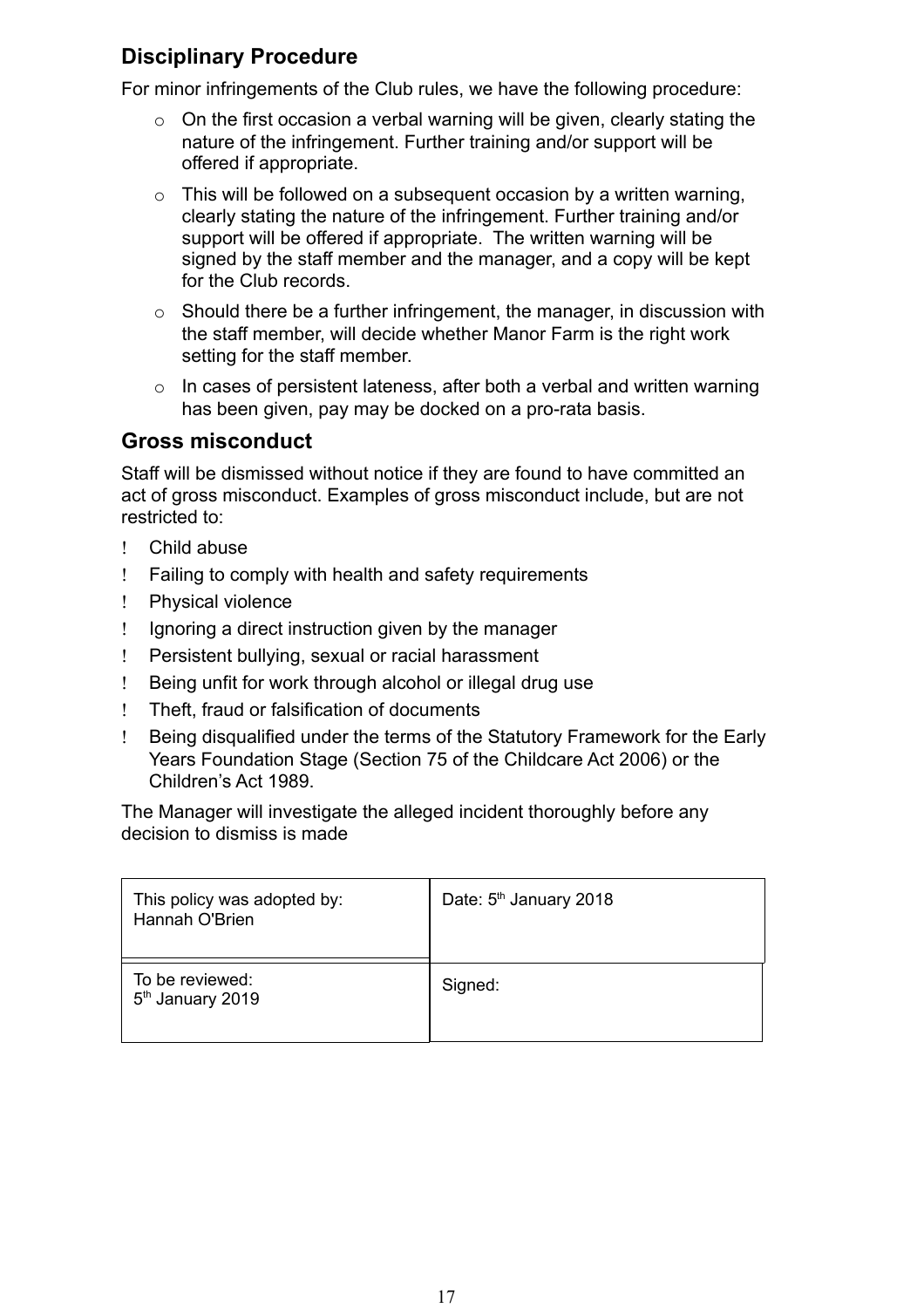

# **Data Protection Policy**

The [Data Protection Act](http://www.legislation.gov.uk/ukpga/1998/29/contents) controls how your personal information is used, by organisations, businesses, or the government.

Everyone responsible for using data has to follow strict rules called 'data protection principles'. They must make sure the information is:

- $\circ$  Used fairly and lawfully
- o Used for limited, specifically stated purposes
- o Used in a way that is adequate, relevant and not excessive
- o Accurate
- o Kept for no longer than is absolutely necessary
- o Handled according to people's data protection rights
- o Kept safe and secure
- o Not transferred outside the [European Economic Area](https://www.gov.uk/eu-eea) without adequate protection

There is stronger legal protection for more sensitive information, such as:

- o Ethnic background
- o Political opinions
- o Religious beliefs
- o Health
- o Sexual health
- o Criminal records

#### **Personal data an employer can keep about an employee**

Employees' personal data should be kept safe, secure, and up to date by an employer.

Data an employer can keep about an employee includes:

- o Name
- o Address
- o Date of birth
- o Sex
- o Education and qualifications
- o Work experience
- o National Insurance number
- o Tax code
- o Details of any known disability
- o Emergency contact details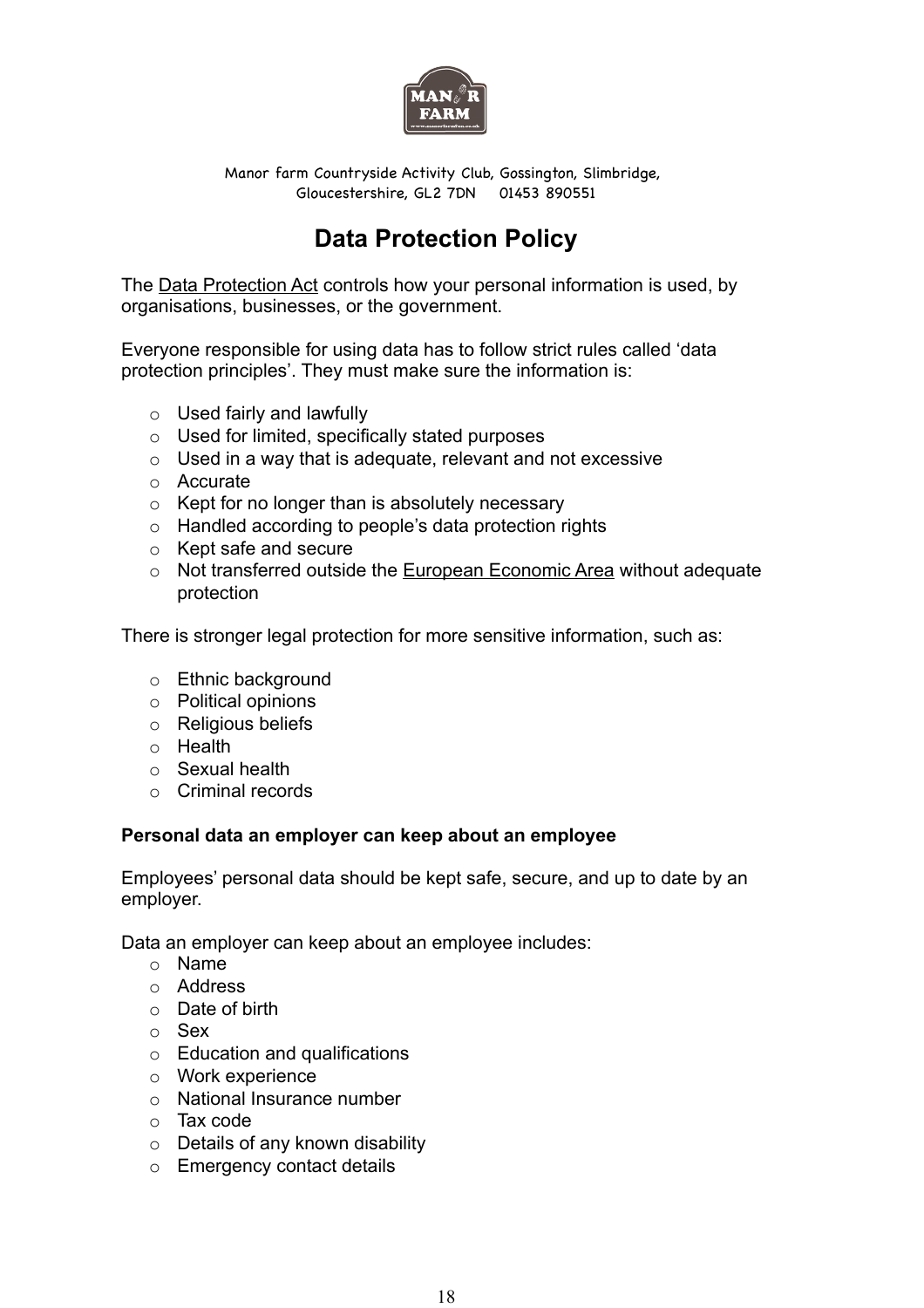They will also keep details about an employee such as:

- o Employment history with the organization
- $\circ$  Employment terms and conditions (eg pay, hours of work, holidays, benefits, absence)
- o Any accidents connected with work
- o Any training taken
- o Any disciplinary action

What an employer should tell an employee

An employee has a right to be told:

- o What records are kept and how they're used
- $\circ$  The confidentiality of the records
- o How these records can help with their training and development at work

If an employee asks to find out what data is kept on them, the employer will have 40 days to provide a copy of the information.

An employer should not keep data any longer than is necessary and they must follow the rules on [data protection.](https://www.gov.uk/data-protection)

All Manor Farm computers are encrypted and password protected.

The above information is taken directly from the Gov.uk site's section on data protection.

| This policy was adopted by:<br>Hannah O'Brien   | Date: 5 <sup>th</sup> January 2018 |
|-------------------------------------------------|------------------------------------|
| To be reviewed:<br>5 <sup>th</sup> January 2019 | Signed:                            |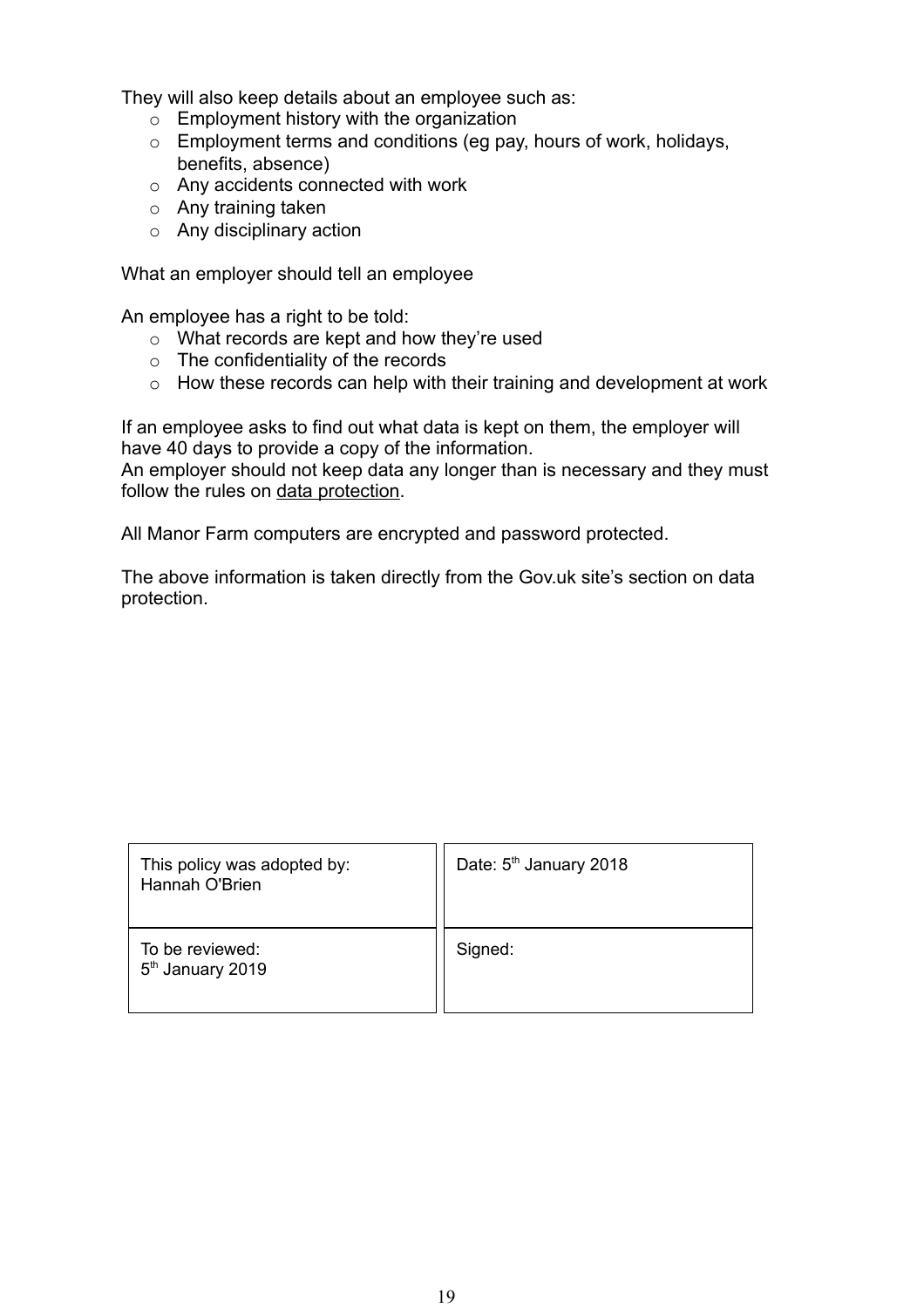

# **Record Keeping Policy**

All parents will be required to complete a registration form for each of their children attending Manor Farm Club. This will include the following Information on the child:

- o Name
- o Age
- o Home/parent/carer contacts
- o Emergency contact details
- o Medical and additional needs details

These records will be securely stored and available only to staff, and if necessary, outside agencies.

Records will also be kept of:

- o Attendance
- o Consent to administer medicine
- $\circ$  Accidents or incidents that occur whilst the child is under the care of Manor Farm
- o Staff emergency contact details

Records are confidential and stored securely. Easy access is necessary for emergency contact and medical details

Manor Farm's registration under the Data Protection Act will apply

| This policy was adopted by:<br>Hannah O'Brien | Date: 5 <sup>th</sup> January 2018 |
|-----------------------------------------------|------------------------------------|
| To be reviewed: 5 <sup>th</sup> January 2019  | Signed:                            |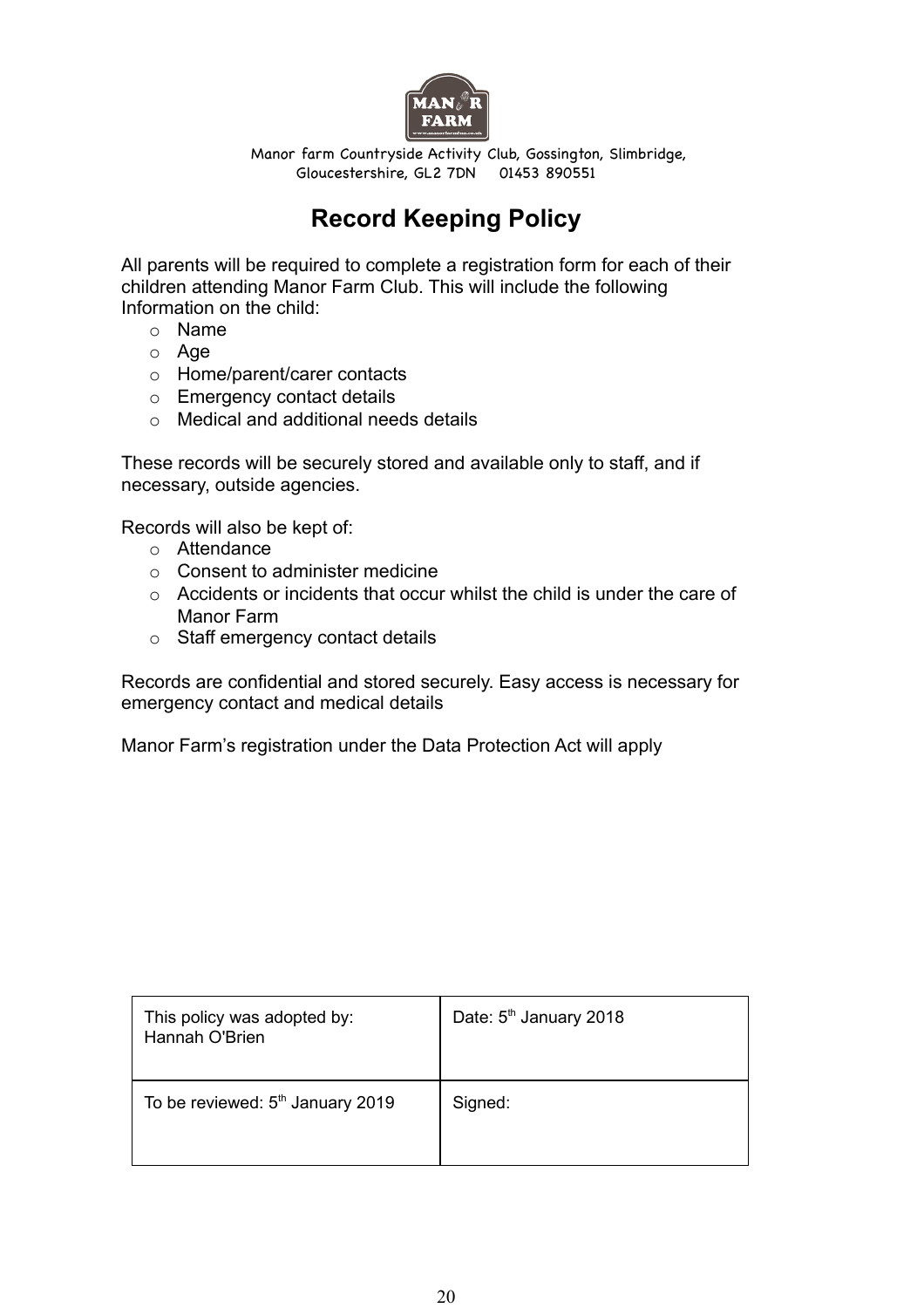

# **Support for Staff and Volunteers Policy**

- o All new staff and volunteers will be offered an induction to Manor Farm and/or induction training including fire drill and emergency evacuation training.
- o All new staff and volunteers will receive a written job description and will be able to discuss any specific questions they may have.
- o All staff and volunteers will be required to complete an emergency next of kin contact card and state any medical conditions that they feel employers need to be made aware of.
- $\circ$  All staff and volunteers will have an interview and a DBS check before their appointment is confirmed in writing. With the e
- o We value staff input and feedback, and there will be a weekly team meeting and/or a follow-up email with an opportunity for feedback.
- o All staff will be emailed each week with a list of children attending club with any additional needs they may have highlighted.
- o We do not accept any verbal or physical abuse of staff or volunteers. Any incident of abuse to staff may result in the child/parent/carer being denied access to the Club and, if necessary, further action may be taken by the police.

| This policy was adopted by:<br>Hannah O'Brien   | Date: 5 <sup>th</sup> January 2018 |
|-------------------------------------------------|------------------------------------|
| To be reviewed:<br>5 <sup>th</sup> January 2019 | Signed:                            |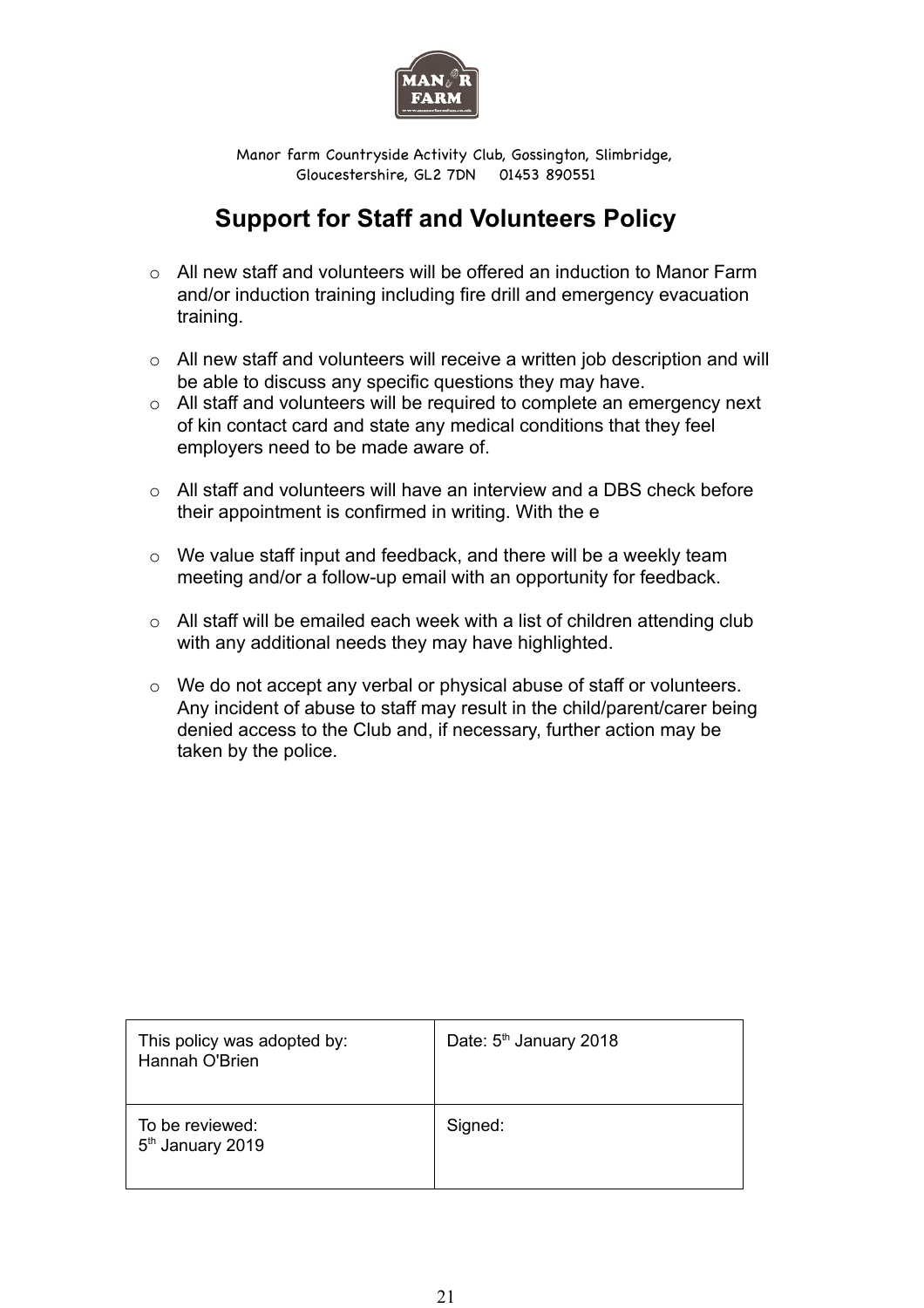

# **Emergency Evacuation/Closure Procedure**

Manor Farm will make every effort to keep the Club open, but in exceptional circumstances, we may need to close at short notice.

Possible reasons for emergency closure include:

- $\circ$  Serious weather conditions
- o Heating system failure
- o Burst water pipes
- o Fire or bomb scare/explosion
- o Death of a member of staff or child
- o Assault on a staff member or child
- o Serious accident or illness

In the event of an emergency, our primary concern will be to ensure that both children and staff are kept safe. If it is necessary to evacuate the Club, the following steps will be taken:

- $\checkmark$  If appropriate the manager or session supervisor will contact the emergency services.
- $\checkmark$  All children will be escorted from the building to the assembly point using the nearest safe exit.
- $\checkmark$  No attempt will be made to collect personal belongings, or to re-enter the building after evacuation.
- $\checkmark$  A nominated member of staff will check the premises and will collect the register (including emergency contact details) providing that this does not put anyone at risk.
- $\checkmark$  Before leaving the building the nominated person will close all accessible doors and windows, if it is safe to do so.
- $\checkmark$  The register will be taken and all children and staff accounted for.
- $\checkmark$  If any person is missing from the register, the emergency services will be informed immediately.
- $\checkmark$  The manager will contact parents/carers to collect their children. If the register is not available, the manager will use the emergency contacts list (which is kept off site).
- $\checkmark$  All children will be supervised until they are safely collected.
- $\checkmark$  If after every attempt, a child's parent/carers cannot be contacted, the Club will follow its **Uncollected Child** procedure.
- $\checkmark$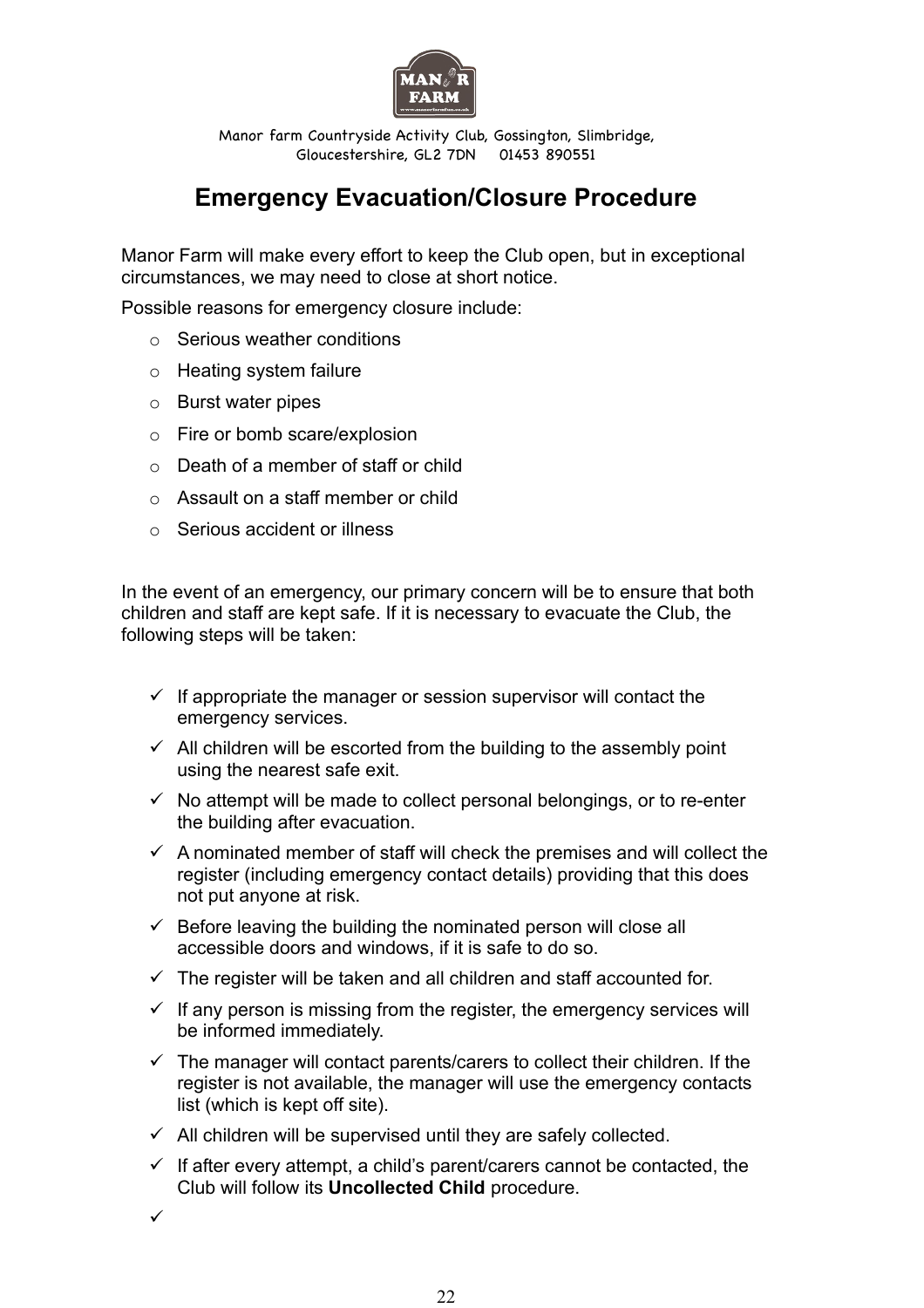If the Club has to close, even temporarily, or operate from alternative premises, as a result of the emergency, we will notify Ofsted.

**Ofsted's address is: Ofsted, Piccadilly Gate, Store Street, Manchester M1 2WD Telephone: 0300 123 1231** 

| This policy was adopted by:                     | Date:                        |
|-------------------------------------------------|------------------------------|
| Hannah O'Brien                                  | 5 <sup>th</sup> January 2018 |
| To be reviewed:<br>5 <sup>th</sup> January 2019 | Signed:                      |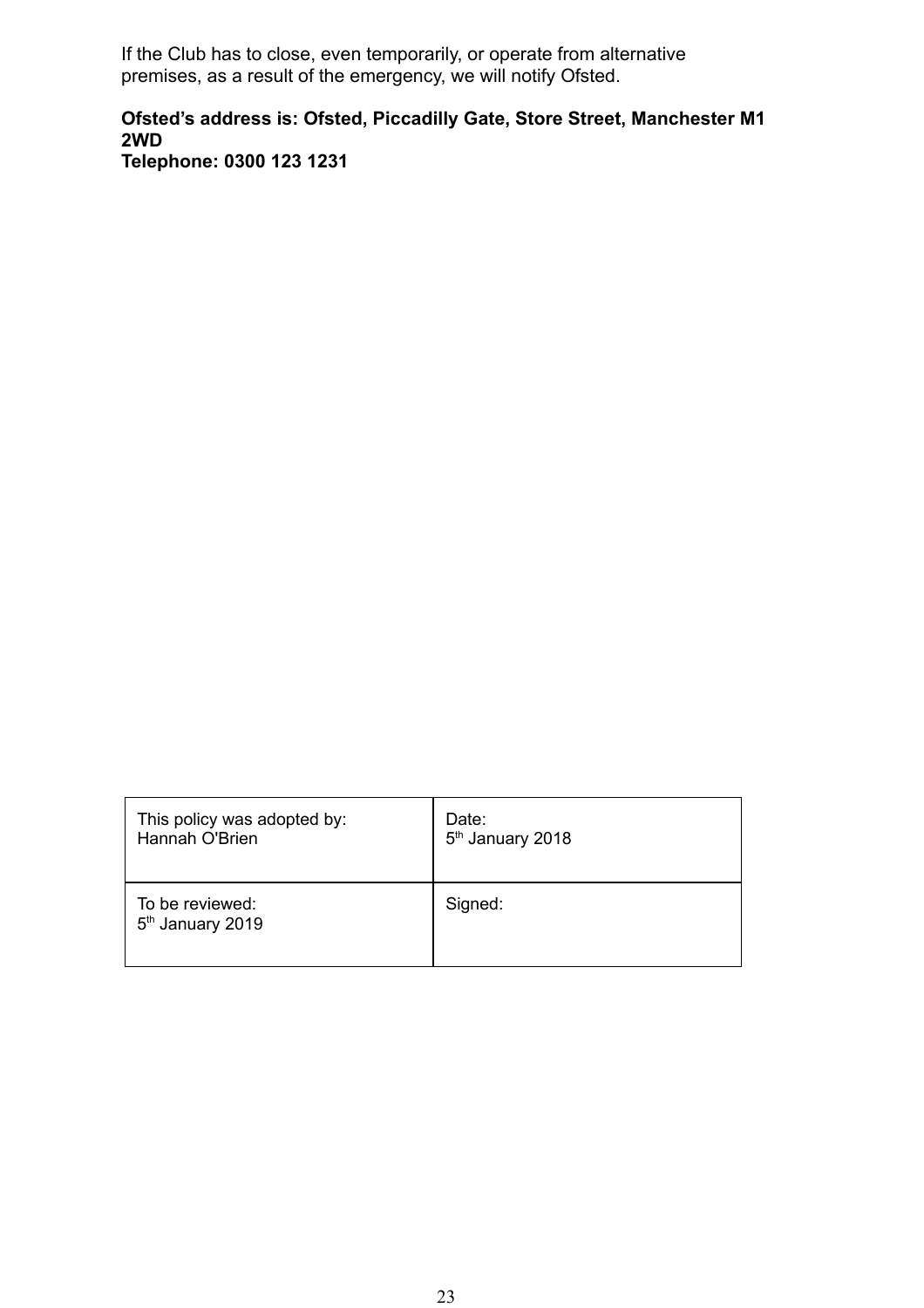

# **Accident and Emergency Policy**

We will always do everything within our power to ensure children are happy and safe whilst in our care. We undertake regular risk assessment and have taken stringent steps to make our premises and vehicles safe

However, occasionally accidents may happen, and we have put in place the following procedure in order to deal effectively with any accident that takes place whilst a child is in our care:

- $\checkmark$  We keep a first aid box well-stocked and regularly inspected
- $\checkmark$  We require all parents to complete emergency medical and consent forms
- $\checkmark$  We will always offer appropriate comfort and support for minor injuries
- $\checkmark$  We will assess any injury and seek medical advice or attention when necessary
- $\checkmark$  Hannah O'Brien, or other qualified, first aid trained staff will use their Paediatric First Aid training to administer any necessary first aid care
- $\checkmark$  All first aid trained staff will undergo further Paediatric First Aid training at least every three years
- $\checkmark$  We will complete an accident report after all injuries, which we will ask parents/carers to sign. We will provide a copy for parents'/carers' records when required
- $\checkmark$  In the event that an ambulance needs to be called for a serious incident or injury, the staff will care for the remaining children and contact the parents/carers of the injured child, whilst Hannah O'Brien travels in the ambulance with the injured child. Other parents/carers may also be contacted to collect the remaining children, depending on the nature of the incident
- $\checkmark$  If a child has had an accident at home or away form the setting, we may require parents/carers to sign and acknowledge an existing injury form
- $\checkmark$  If an incident requires any professional medical treatment and/or a visit to hospital we will:

Inform Ofsted Inform our insurance company Inform the Health and Safety Executive and file a RIDDOR report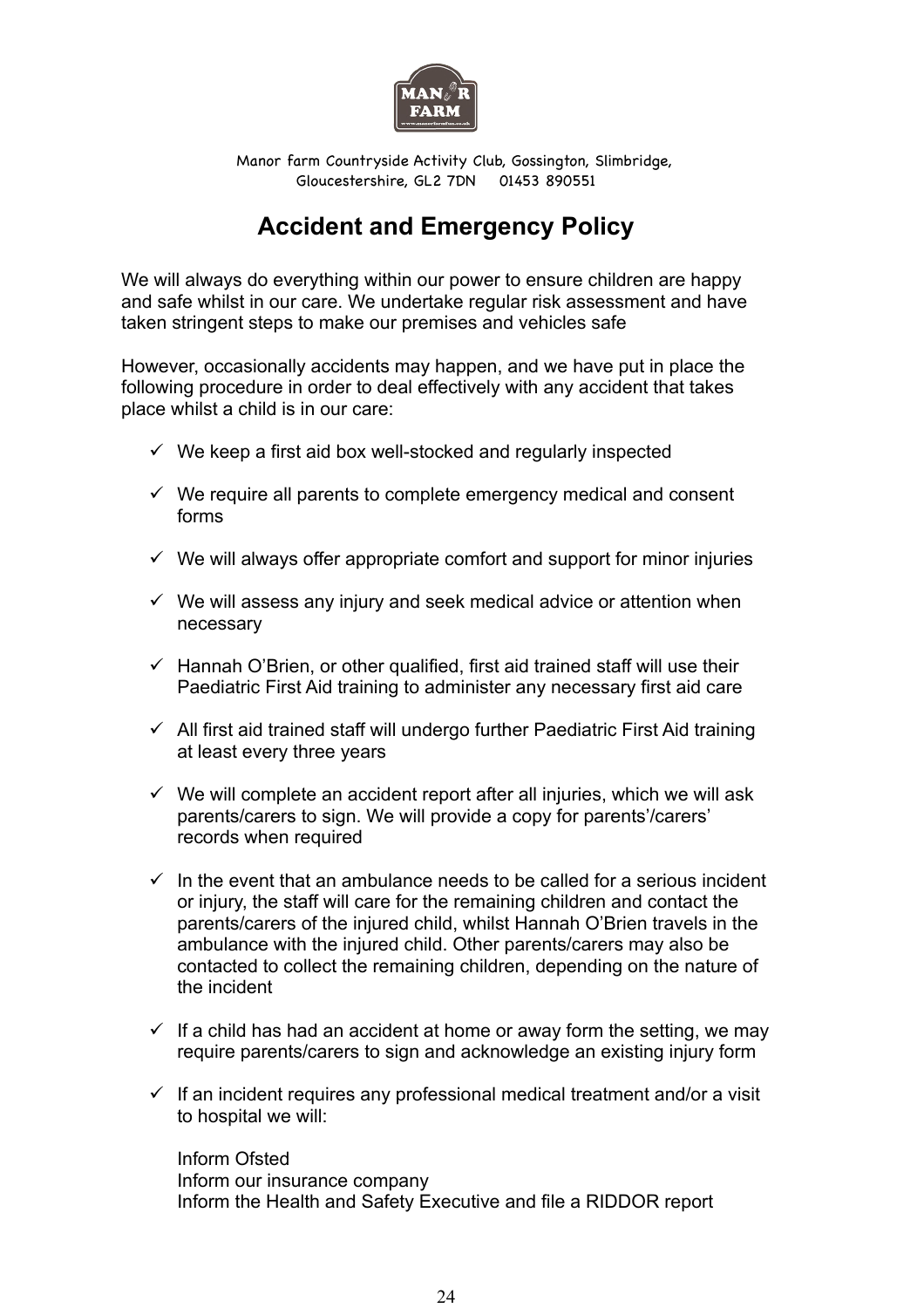| This policy was adopted by:<br>Hannah O'Brien | Date: 5 <sup>th</sup> January 2018 |
|-----------------------------------------------|------------------------------------|
| To be reviewed: 5 <sup>th</sup> January 2019  | Signed:                            |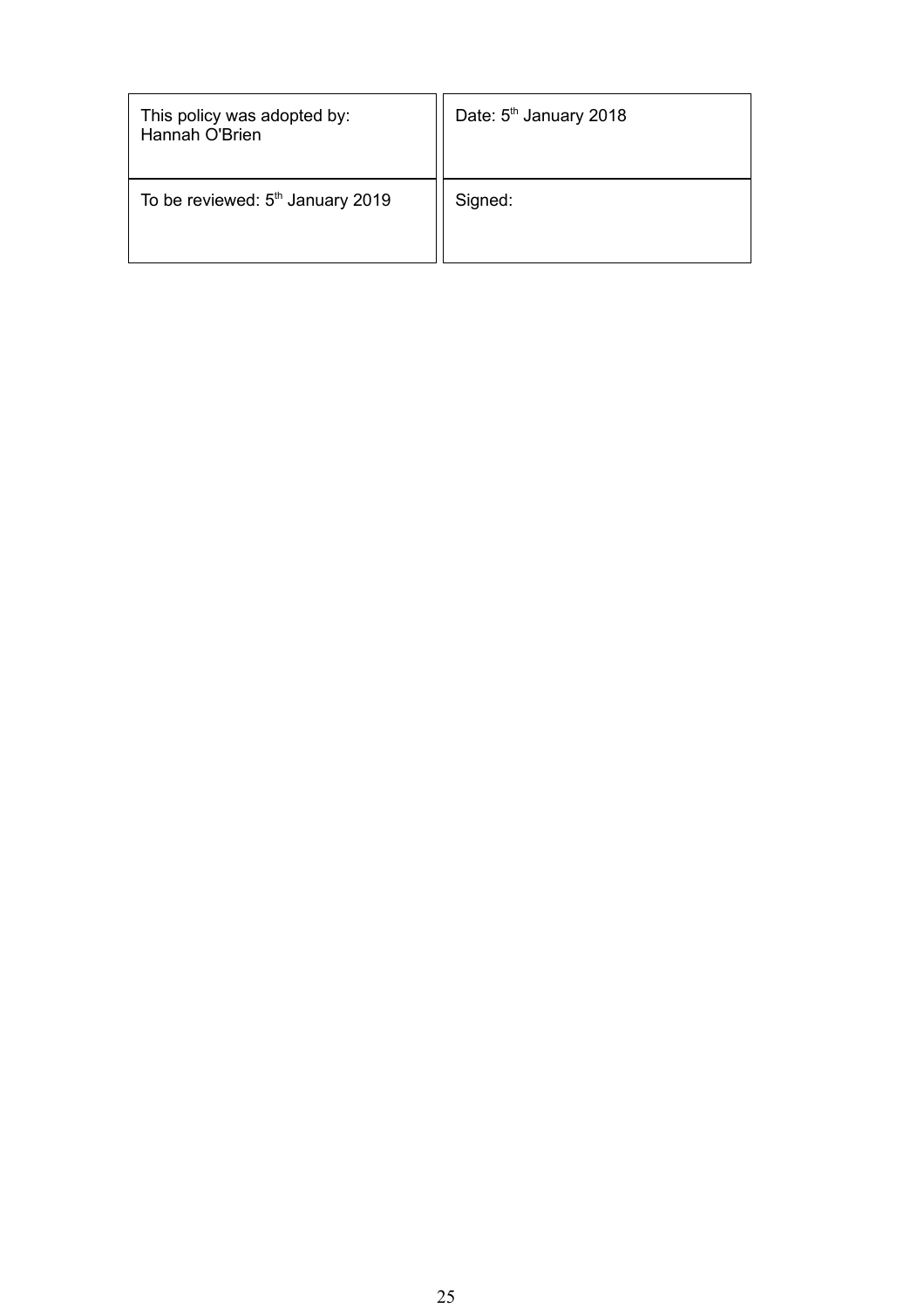# **Our injury protocol chart**

# **Injury Protocol**

| Minor bump to head<br><b>Major bump to head - resulting</b><br>in symptoms of concussion, but<br>not unconsciousness                           | 1 – full assessment by first-aider<br>2 - phone call home to parent/<br>carer<br>3 – accident report completed and<br>given to parent/carer<br>1 – full assessment by first-aider<br>$2$ – phone call home to parent/<br>carer to collect child and take<br>him/her to hospital<br>3 - accident report completed<br>4 - Follow up with parent/carer to<br>assess outcome of hospital<br>visit<br>5 – Ofsted and Health and Safety<br>Executive reports completed |
|------------------------------------------------------------------------------------------------------------------------------------------------|------------------------------------------------------------------------------------------------------------------------------------------------------------------------------------------------------------------------------------------------------------------------------------------------------------------------------------------------------------------------------------------------------------------------------------------------------------------|
|                                                                                                                                                |                                                                                                                                                                                                                                                                                                                                                                                                                                                                  |
| Minor knocks and scrapes to<br>torso and/or limbs                                                                                              | 1 – full assessment by first-aider<br>2 - accident report completed and<br>given to parent/carer                                                                                                                                                                                                                                                                                                                                                                 |
| Major knocks and scrapes to<br>torso and/or limbs - resulting<br>in symptoms of a broken bone,<br>with full consciousness and no<br>blood loss | 1 – full assessment by first-aider<br>2 - phone call home to parent/<br>carer to collect child and take<br>him/her to hospital<br>3 - accident report completed<br>4 – follow up with parent/carer to<br>assess outcome of hospital<br>visit<br>5 – Ofsted and Health and Safety<br>Executive reports completed                                                                                                                                                  |
| Severe bumps and knocks -<br>leading to unconsciousness<br>and blood loss                                                                      | 1 - ambulance called for<br>2 - emergency first aid deployed<br>3 - phone call to parent/carer<br>4 – member of staff travelling with<br>child to hospital<br>5 - follow up with parent/carer to<br>assess outcome of hospital visit<br>6 – Ofsted and Health and Safety<br>Executive reports completed                                                                                                                                                          |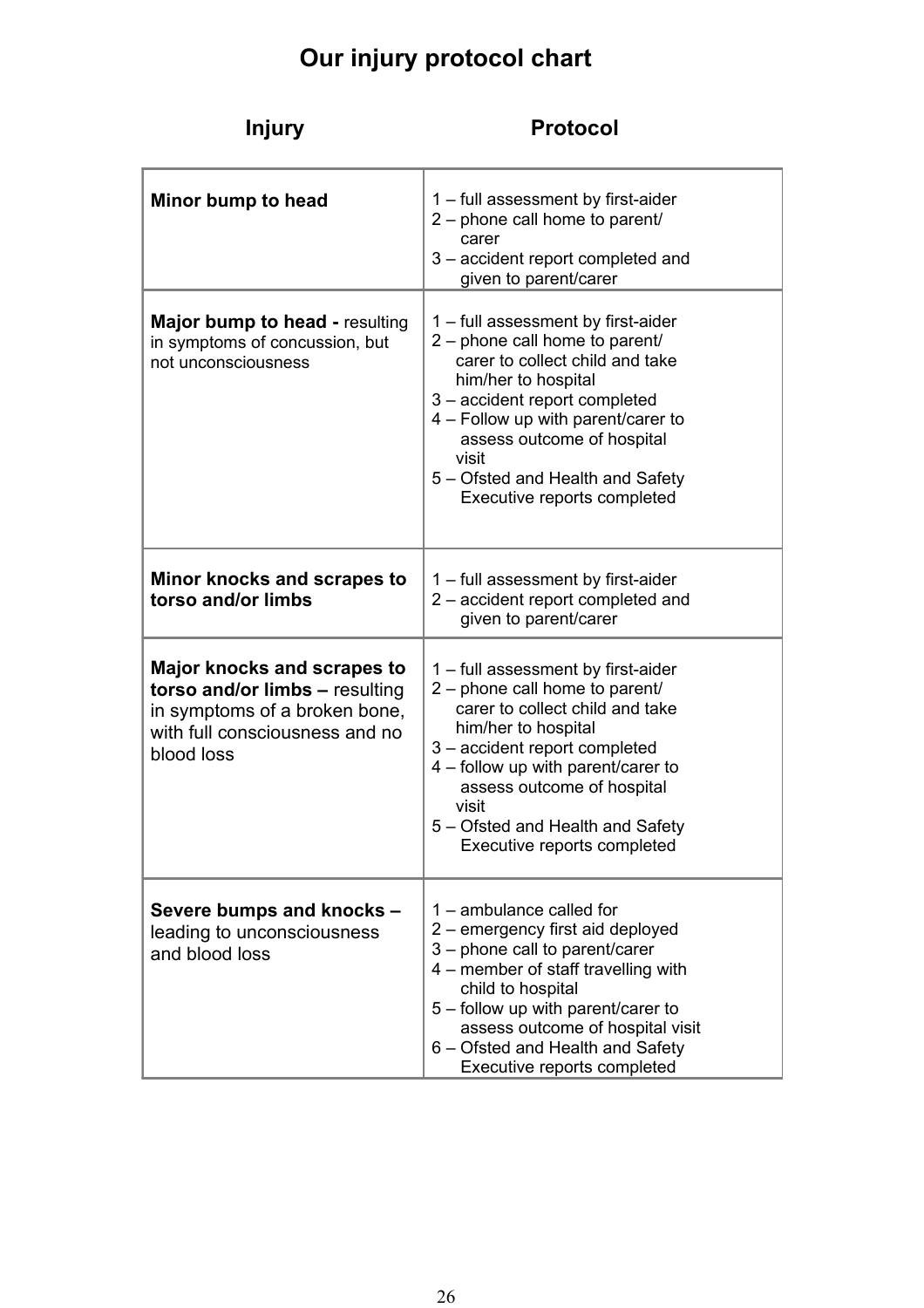

# **Illness Policy Statement**

It is very important that all the children in our care are happy and healthy and that we reduce the possible risk of the spread of contagious illness. Whilst we are happy to care for children with minor snuffles and colds, we believe that the best place for a really poorly child is at home.

In addition, children who are unwell would not, understandably, be able to engage in the activities at Manor Farm.

We have developed the following procedure in line with this policy:

- $\circ$  If a child has suffered sickness and/or diarrhoea within the last 48 hours, s/he should be kept at home to avoid the risk of spreading infection
- o Parents/carers are required to contact the Club as soon possible
- $\circ$  If a child becomes ill whilst in our care, we will care for and comfort them and, should it be necessary, isolate them as much as possible from the other children
- o Parents/carers will be contacted immediately, so that the child can be collected as soon as possible

If key staff are ill, and we have to close the setting, parents/carers will be contacted at the earliest opportunity

| This policy was adopted by:                     | Date:                        |
|-------------------------------------------------|------------------------------|
| Hannah O'Brien                                  | 5 <sup>th</sup> January 2018 |
| To be reviewed:<br>5 <sup>th</sup> January 2019 | Signed:                      |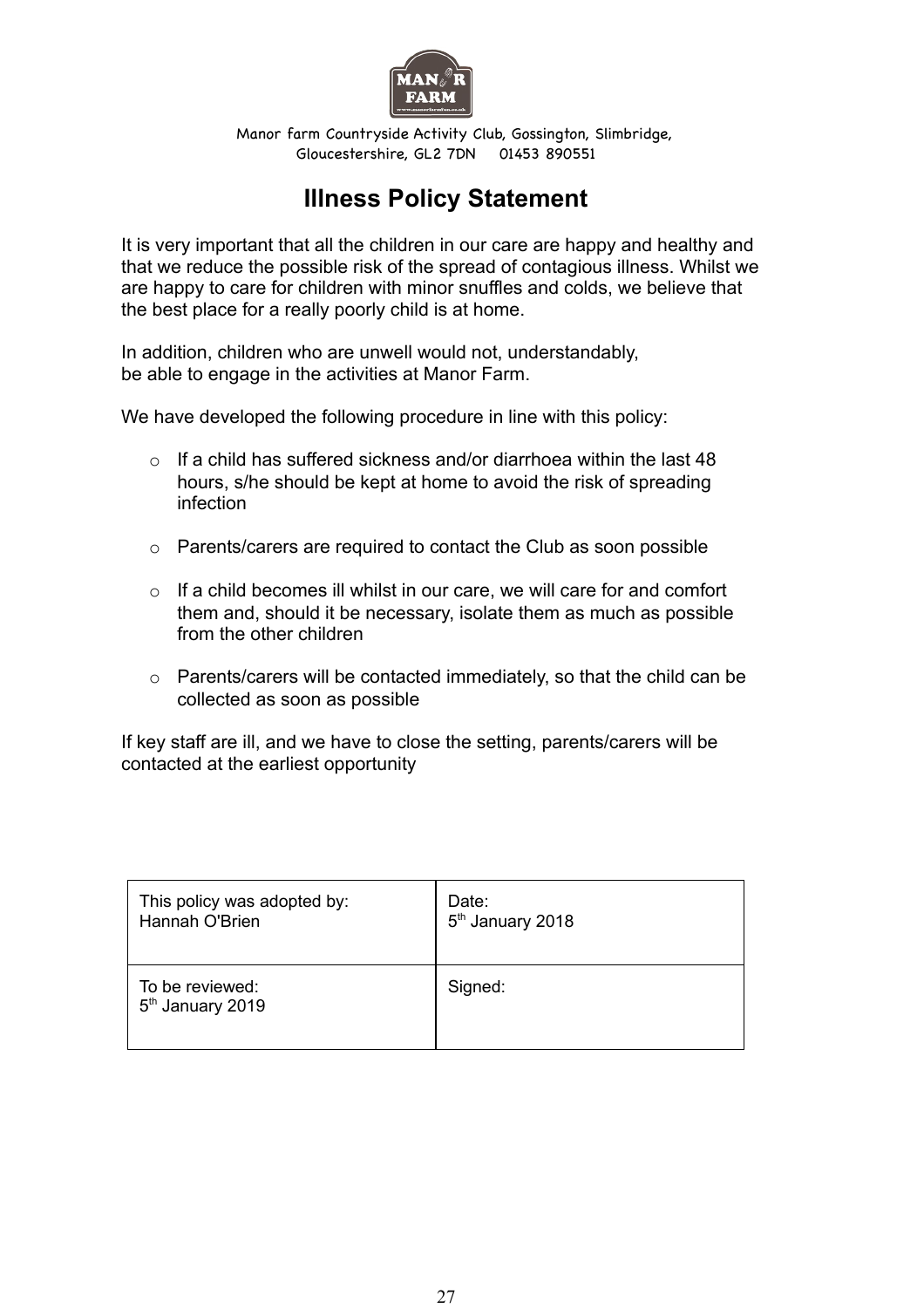

# **Administering Medication Policy**

- o If a child attending Manor Farm requires prescription medication of any kind, their parent/carer must complete a **Permission to Administer Medicine** form in advance. Staff at the Club will not administer any medication without such prior written consent.
- $\circ$  Ideally children should take their medication before arriving at the Club. If this is not possible, children will be encouraged to take personal responsibility for their medication, if appropriate. If children carry their own medication (eg asthma inhalers), the Club staff will offer to keep the medication safe, in a locked metal cabinet until it is required. Inhalers must be labelled with the child's name.
- $\circ$  Manor Farm can only administer medication that has been prescribed by a doctor, dentist, nurse or pharmacist. However, we can only administer medication containing aspirin if it has been prescribed by a doctor.
- o All medication provided must have the prescription sticker attached. This should include the child's name, the date, the type of medicine and the dosage.
- o A designated staff member will be responsible for administering medication, or for witnessing self-administration by the child. The designated person will record receipt of the medication on a **Medication Log**, will check that the medication is properly labelled, and will ensure that it is stored securely during the session.
- $\circ$  Before any medication is given, the designated person will:
- $\checkmark$  Check that the Club has received written consent
- $\checkmark$  Ask another member of staff to witness that the correct dosage is given
- o When the medication has been administered, the designated person must:
- Record all relevant details on the **Record of Medication Given** form
- $\checkmark$  Ask the child's parent/carer to sign the form to acknowledge that the medication has been given
- $\circ$  When the medication is returned to the child's parent or carer, the designated person will record this on the **Medication Log.**
- o If a child refuses to take their medication, staff will not force them to do so. The manager and the child's parent/carer will be notified, and the incident recorded on the **Record of Medication Given.**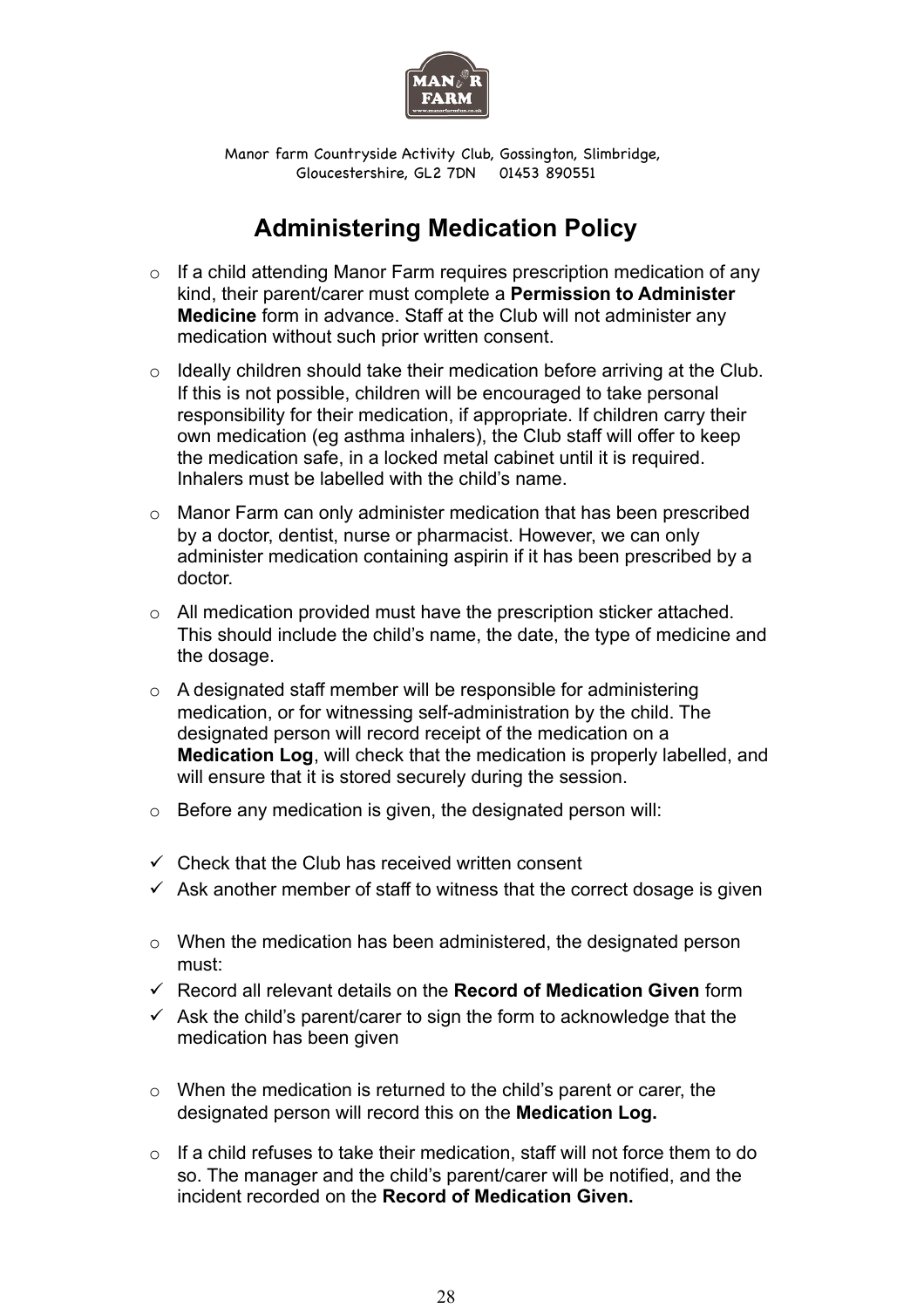- o Certain medications require specialist training before use, eg Epi Pens. If a child requires such medication, the manager will arrange appropriate training as soon as possible. It may be necessary to absent the child until such training has been undertaken. Where specialist training is required, only appropriately trained staff may administer the medication.
- o A child's parent/carer must complete a new **Permission to Administer Medication** form if there are any changes to a child's medication (including change of dosage or frequency).
- $\circ$  If a child suffers from a long -term medical condition, the Club will ask the child's parents/carers to provide a medical care plan from their doctor, to clarify exactly what the symptoms and treatment are, so that the Club has a clear statement of the child's medical requirements.

| This policy was adopted by:                     | Date:                        |
|-------------------------------------------------|------------------------------|
| Hannah O'Brien                                  | 5 <sup>th</sup> January 2018 |
| To be reviewed:<br>5 <sup>th</sup> January 2019 | Signed:                      |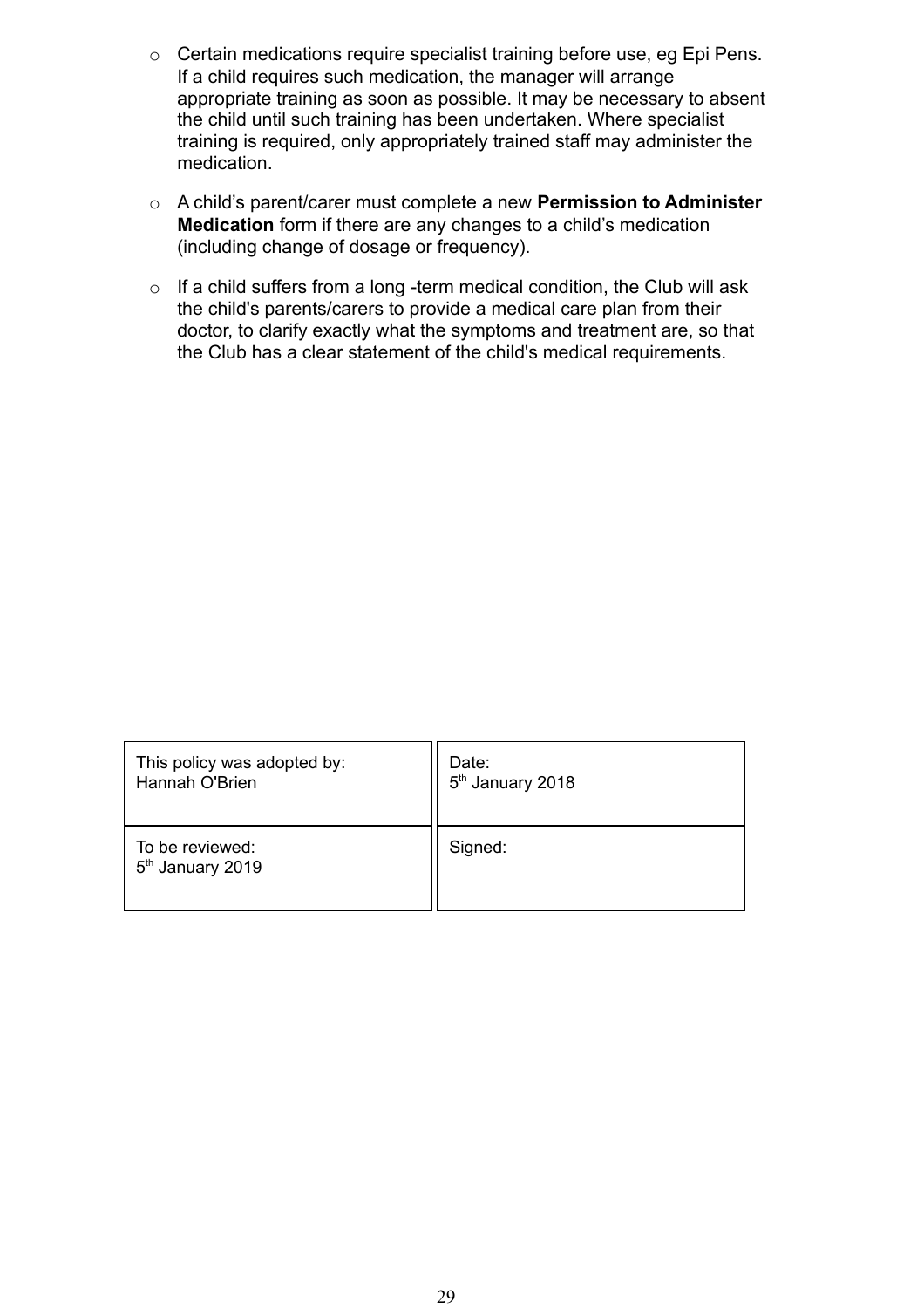

# **Health and Safety Policy**

Manor Farm considers health and safety to be of utmost importance. We comply with The Health and Safety at Work Act 1974 and the Workplace (Health, Safety and Welfare) Regulations 1992 at all times.

Manor Farm has appropriate insurance cover, including employer's liability insurance and public liability insurance.

Each member of staff follows the Club's **Health and Safety** policy and is responsible for:

- o Maintaining a safe environment
- o Taking reasonable care for the health and safety of themselves and others attending the Club
- o Reporting all accidents and incidents which have caused injury or damage or may do so in the future
- o Undertaking relevant health and safety training when required to do so by the manager.

Any member of staff who disregards safety instructions, or recognised safe practices will be subject to disciplinary procedures.

### **Responsibilities of the registered person**

The registered person for the setting holds ultimate responsibility and liability for the safe operation of the Club. The registered person will ensure that:

- o They nominate a Health and Safety Officer. The designated health and safety officer is Hannah O'Brien
- o A copy of the current Health and Safety At work poster is displayed
- o All staff receive information on health and safety matters, and receive training where necessary
- o The **Health and Safety** policy and procedures are reviewed regularly
- o Staff understand and follow health and safety procedures
- o Resources are provided to meet the Club's health and safety **responsibilities**
- o All accidents, incidents and dangerous occurrences are properly reported and recorded. This includes informing Ofsted, child protection agencies, and the Health and Safety Executive under RIDDOR (Reporting of Injuries, Diseases and Dangerous Occurrences Regulations 1995) where appropriate.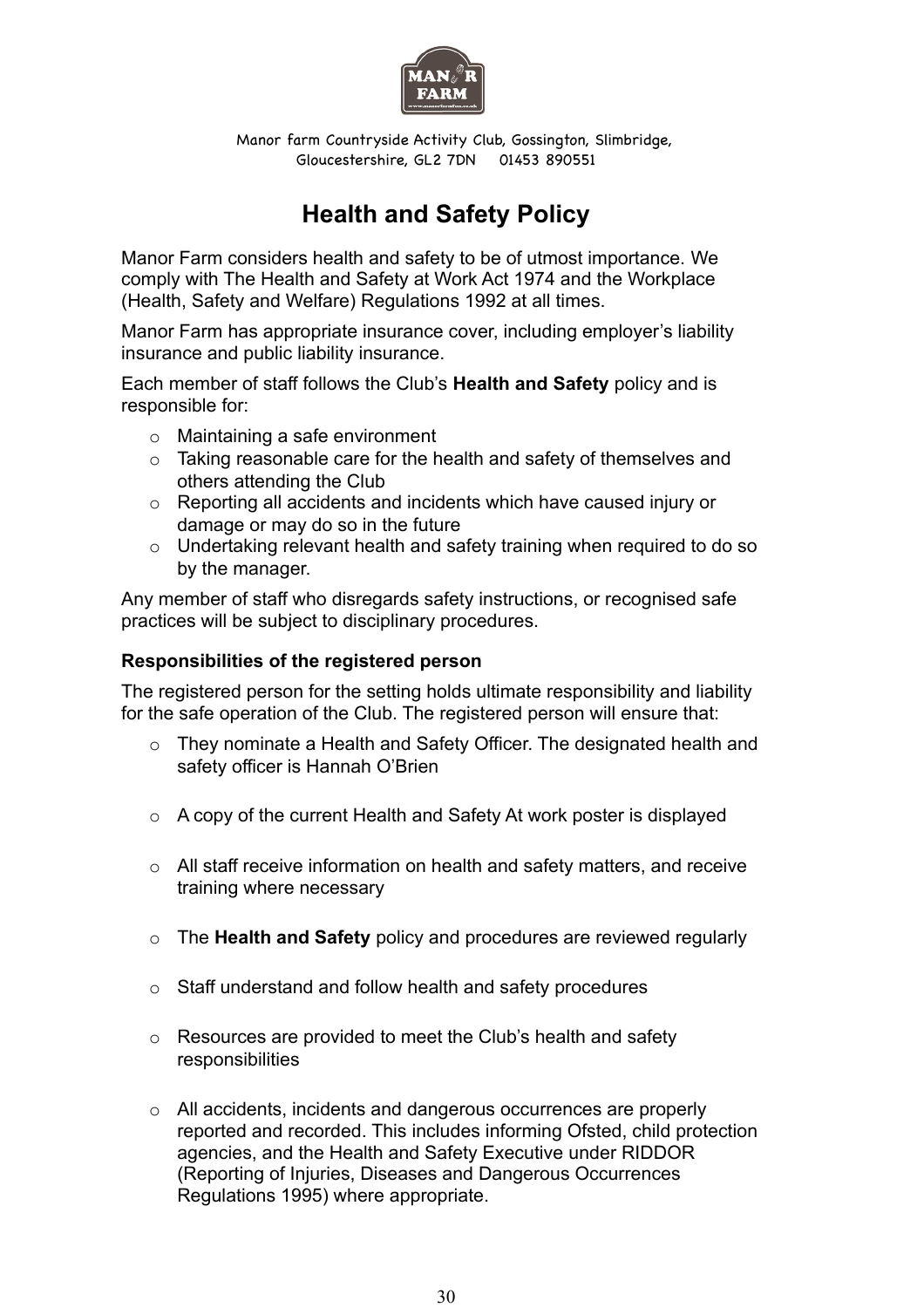o All reported accidents, incidents, and dangerous occurrences are reviewed, so that preventative measures can be taken.

#### **Responsibilities of the manager**

The Club's manager is responsible for ensuring that at each session:

- o Premises are clean, well lit, adequately ventilated and maintained at an appropriate temperature
- $\circ$  The premises are used by, and solely available to the Club during opening hours
- o All the Club's equipment is safely and securely stored
- o Children are only allowed in the kitchen if properly supervised (eg for a cooking activity)
- o A working telephone is available on the premises at all times
- o Chemicals and cleaning materials are stored appropriately, and in accordance with COSHH data sheets.
- o External pathways are cleared in severe weather
- o Daily environment checks are carried out in accordance with our **Risk Assessment** policy.

#### **Security**

- $\checkmark$  Children are not allowed to leave the Club premises during the session, unless prior permission has been given by the parents/carers (for example, to attend other extra-curricular activities).
- $\checkmark$  During Club sessions staff monitor the entrances and exits to the premises throughout the session.
- $\checkmark$  A staff member is stationed at the front gate during morning 'drop off' and at the internal door of the building where children wait for collection at the end of the session.
- $\checkmark$  The front gate is locked during the core day and visitors are required to telephone for access.
- $\checkmark$  Visitors are never left alone with children.
- $\checkmark$  Visitors, other than parents/carers collecting early or dropping off late, will be required to sign a log of their visit and reason for visiting.
- $\checkmark$  Security procedures will be regularly reviewed by the manager, in consultation with staff and parents.

#### **Toys and equipment**

- $\checkmark$  All furniture, toys and equipment are kept clean, well maintained and in good repair.
- $\checkmark$  We select toys, equipment and resources with care, and we carry out risk assessments before the children are allowed to use them.
- $\checkmark$  Broken toys and equipment are disposed of promptly.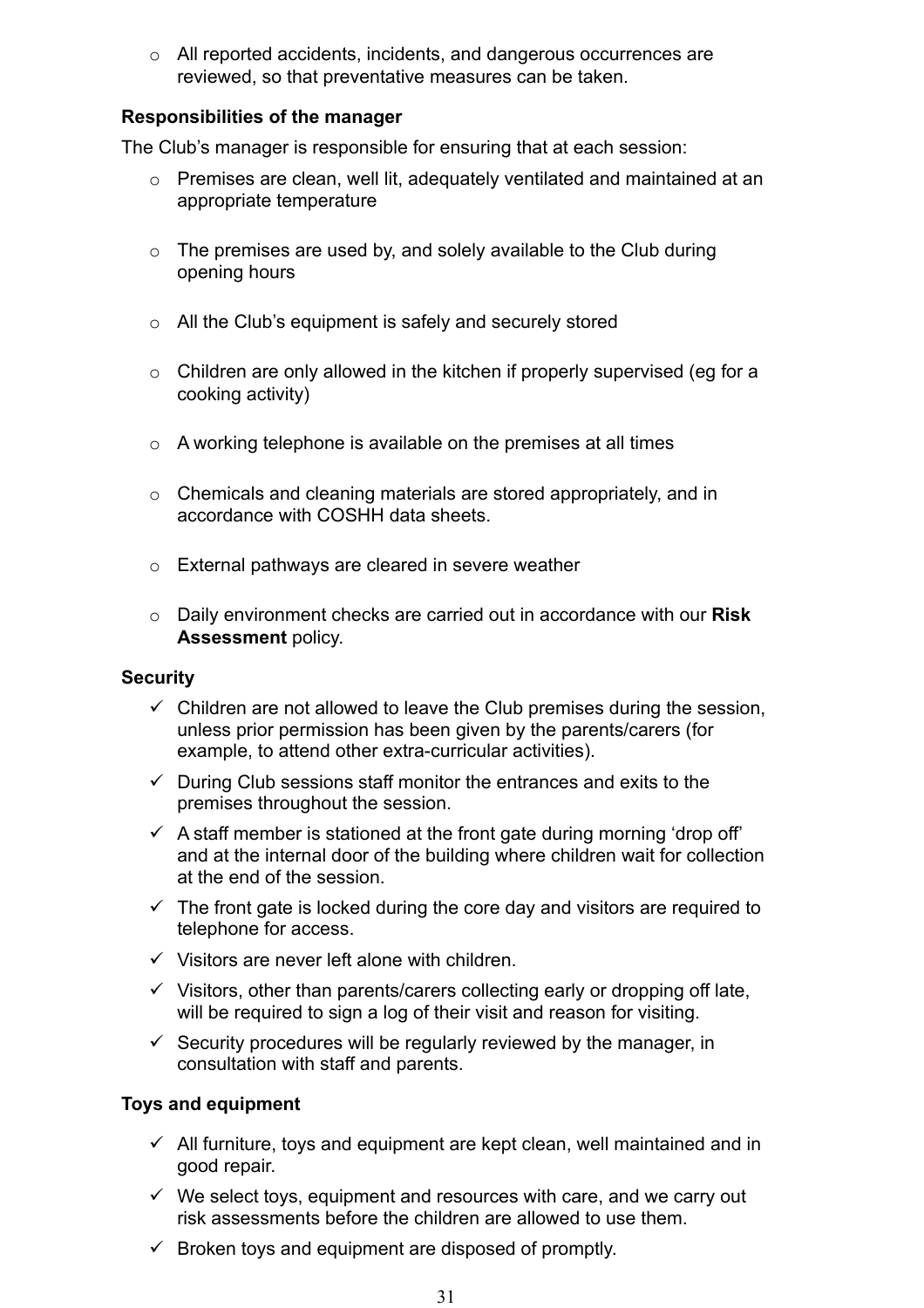$\checkmark$  We ensure that any flammable equipment is stored safely.

### **Food and personal hygiene**

Staff at Manor Farm maintain high standards of personal hygiene, and take all practicable steps to prevent and control the spread of infection.

- $\checkmark$  A generally clean environment is maintained at all times. Due to the nature of our setting, children are asked to bring indoor and outdoor shoes and wellington boots.
- $\checkmark$  Toilets are cleaned daily and soap and hand-drying facilities are always available. We also have a warm water hand washing station outside.
- $\checkmark$  Staff responsible for serving and preparing food are trained in food hygiene, and follow appropriate guidelines.
- $\checkmark$  We handle no meat and only provide low risk snacks. Hannah O'Brien has a level 2 Food Hygiene Certificate.
- $\checkmark$  We follow 'Safe food, better business guidelines'. Both fridge freezers are temperature checked daily and we use colour coded boards for food prep and clean surfaces with antibacterial spray each morning, evening and before food preparation.
- $\checkmark$  If we are made aware of a child with food allergies, we will provide them with alternatives and take steps to make sure there is no cross contamination. We do not serve nuts or strawberries at all.
- $\checkmark$  Waste is disposed of safely.
- $\checkmark$  Staff ensure that children wash their hands before handling food and drink, after using the toilet, playing outdoors and immediately after handling animals.
- $\checkmark$  Cuts and abrasions (whether on children or staff) are kept covered.

#### **Dealing with body fluids**

- o Spillages of blood, vomit, urine and faeces will be cleaned up immediately and disposed of safely by double bagging the waste and removing it from the premises.
- o When dealing with body fluids, staff will wear disposable plastic gloves and aprons and will wash themselves thoroughly afterwards.
- $\circ$  Soiled children's clothing will be bagged to go home staff will not rinse it.
- $\circ$  Children will be kept away from the affected area until the incident has been dealt with

#### **Staffing levels**

o Staff ratios and levels of supervision are always appropriate to the number, ages and abilities of the children present, and to the risk associated with the activities being undertaken. A minimum of two members of staff is on duty at any time.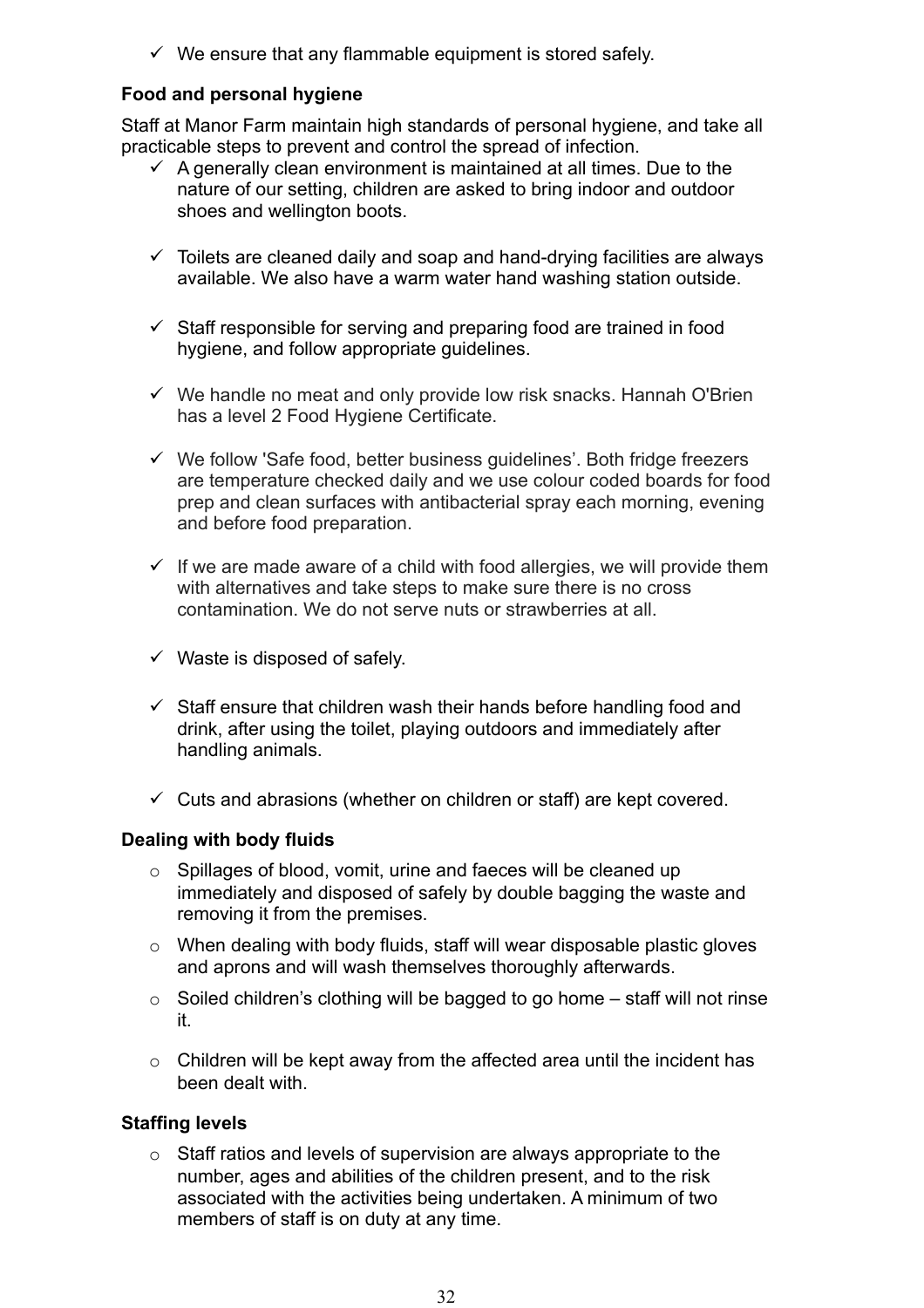| This policy was adopted by:                     | Date:                        |
|-------------------------------------------------|------------------------------|
| Hannah O'Brien                                  | 5 <sup>th</sup> January 2018 |
| To be reviewed:<br>5 <sup>th</sup> January 2019 | Signed:                      |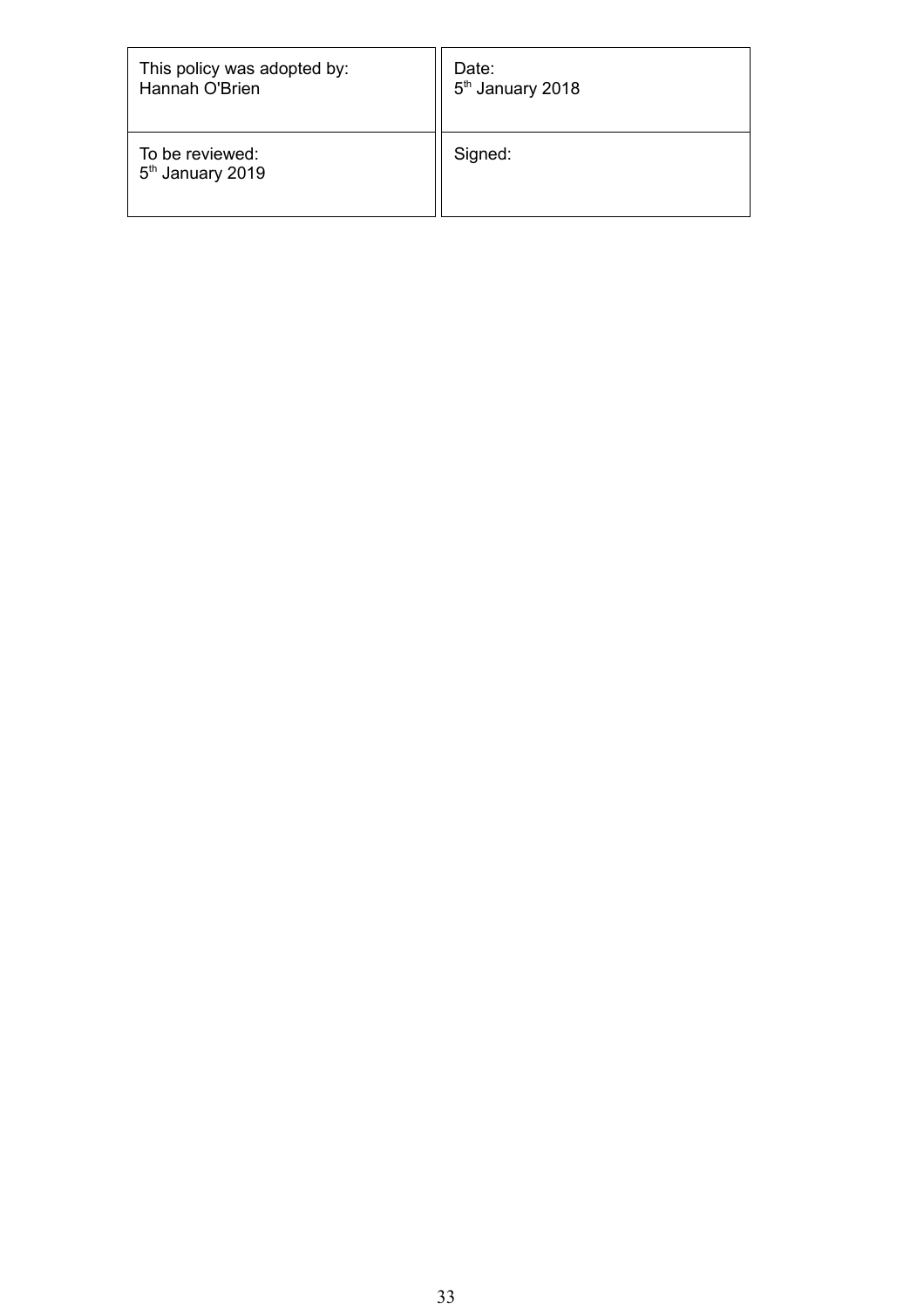

# **Fire Safety Policy**

Manor Farm is aware of the importance of understanding and vigilance regarding fire hazards. The following procedures are in place:

- $\checkmark$  Staff are aware of the location of fire exits, the fire assembly point and where fire safety equipment is stored
- $\checkmark$  Children will be introduced to the fire safety procedures during their settling in period and through regular fire drills
- $\checkmark$  Fire drills will be conducted whenever new children join the club and at regular intervals during club sessions
- $\checkmark$  All children will be made aware of the location of fire exits and the fire assembly point
- $\checkmark$  Fire exits are clearly marked, are kept clear at all times, and are easily opened from the inside
- $\checkmark$  Fire extinguishers are regularly tested in accordance with manufacturers guidelines
- $\checkmark$  The Club has a notice explaining the fire procedures clearly positioned
- $\checkmark$  Smoke alarms are positioned in all three rooms and in the additional toilet used by the children

### **Fire prevention**

The club will take the following steps to prevent fires occurring:

- $\checkmark$  Ensuring that power points are not overloaded with adaptors
- $\checkmark$  Ensuring that the Club's 'No Smoking' policy is always observed
- $\checkmark$  Checking for frayed or training wires
- $\checkmark$  Unplugging all equipment before leaving the premises
- $\checkmark$  Storing any potentially flammable materials safely
- $\checkmark$  There is annual PAT testing of appliances

### **In the event of a fire**

 $\checkmark$  A member of staff will raise the alarm and call the emergency services.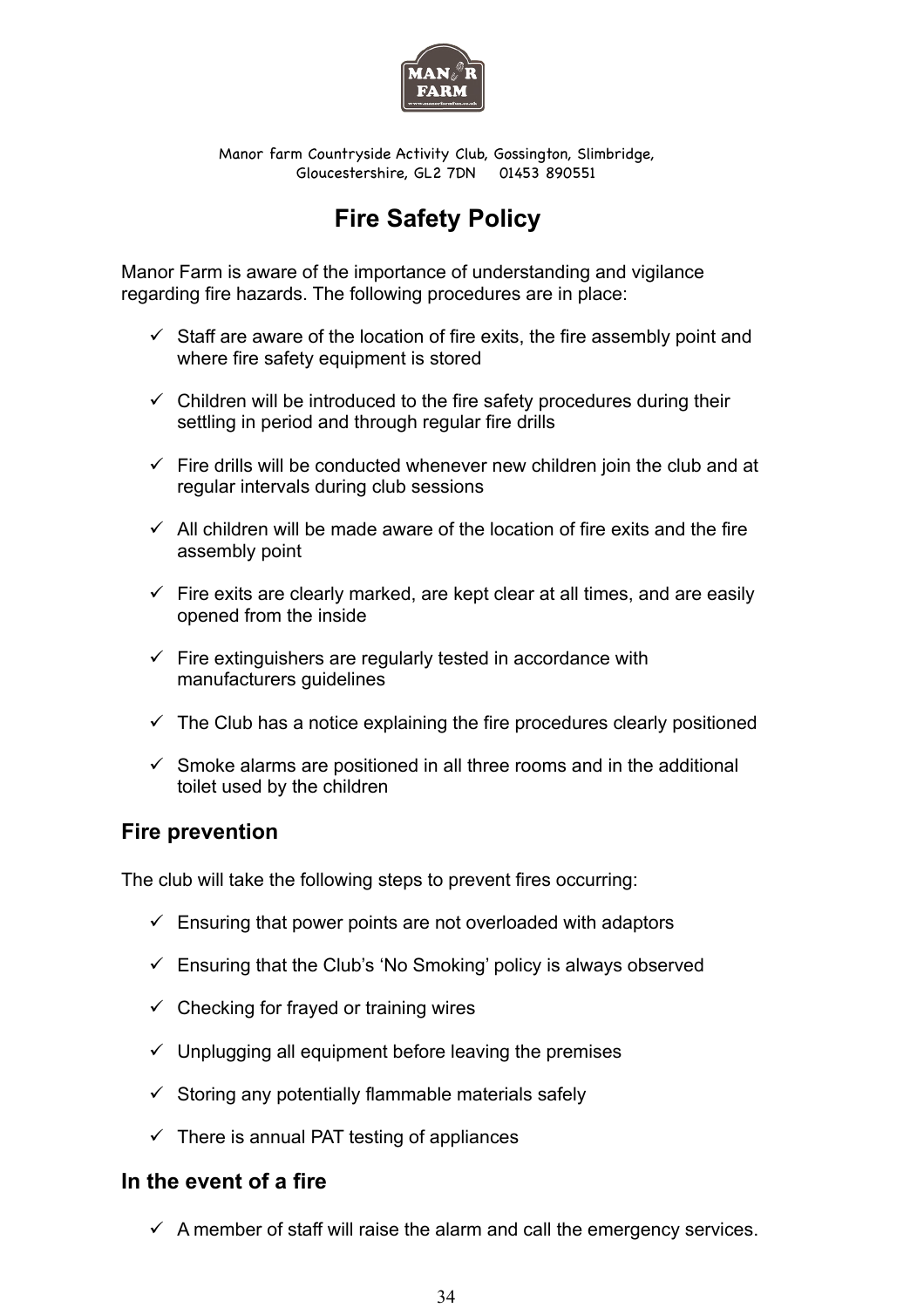- $\checkmark$  The children will be immediately escorted from the building to the assembly point.
- $\checkmark$  No attempt will be made to collect personal belongings, or to re-enter the building after evacuation.
- $\checkmark$  The premises will be checked by the Fire Safety Officer, and the register will be collected, providing that it is safe to do so.
- $\checkmark$  The Fire Safety Officer will close all doors and windows to prevent the spread of fire when leaving the building.
- $\checkmark$  The register will be taken and all children and staff accounted for.
- $\checkmark$  If anyone is missing from the register, the emergency services will be informed.
- $\checkmark$  If the register is not available, the manager will use the emergency contacts list (which is kept off the premises) to contact parents/carers.

### **Responsibilities of the Fire Safety Officer**

The Fire Safety Officer is responsible for carrying out the fire safety risk assessment, and for ensuring that all staff are made aware of fire safety procedures during their induction period. The Club's designated Fire Safety Officer is Hannah O'Brien.

The Regulatory Reform (Fire Safety) Order 2005 requires that a fire safety risk assessment is undertaken for the workplace based on The Department of Communities an Local Government's 5 step guide:

[www.communities.gov.uk/documents/fire/pdf/151102.pdf](http://www.communities.gov.uk/documents/fire/pdf/151102.pdf) The risk assessment covers:

- o Identifying potential risks
- o Identifying people at risk
- o Evaluating the risks arising from the hazards identified and the means of minimising those risks
- o Recording the hazards, preparing a fire prevention plan and sharing this information with other members of staff
- o Reviewing the fire safety risk on a regular basis

The Fire Safety Officer liaises with the local Fire and Rescue Service for further advice and ensures that Emergency Contact details are recorded at the front of the register and a copy off premises.

| This policy was adopted by:                     | Date:                        |
|-------------------------------------------------|------------------------------|
| Hannah O'Brien                                  | 5 <sup>th</sup> January 2018 |
| To be reviewed:<br>5 <sup>th</sup> January 2019 | Signed:                      |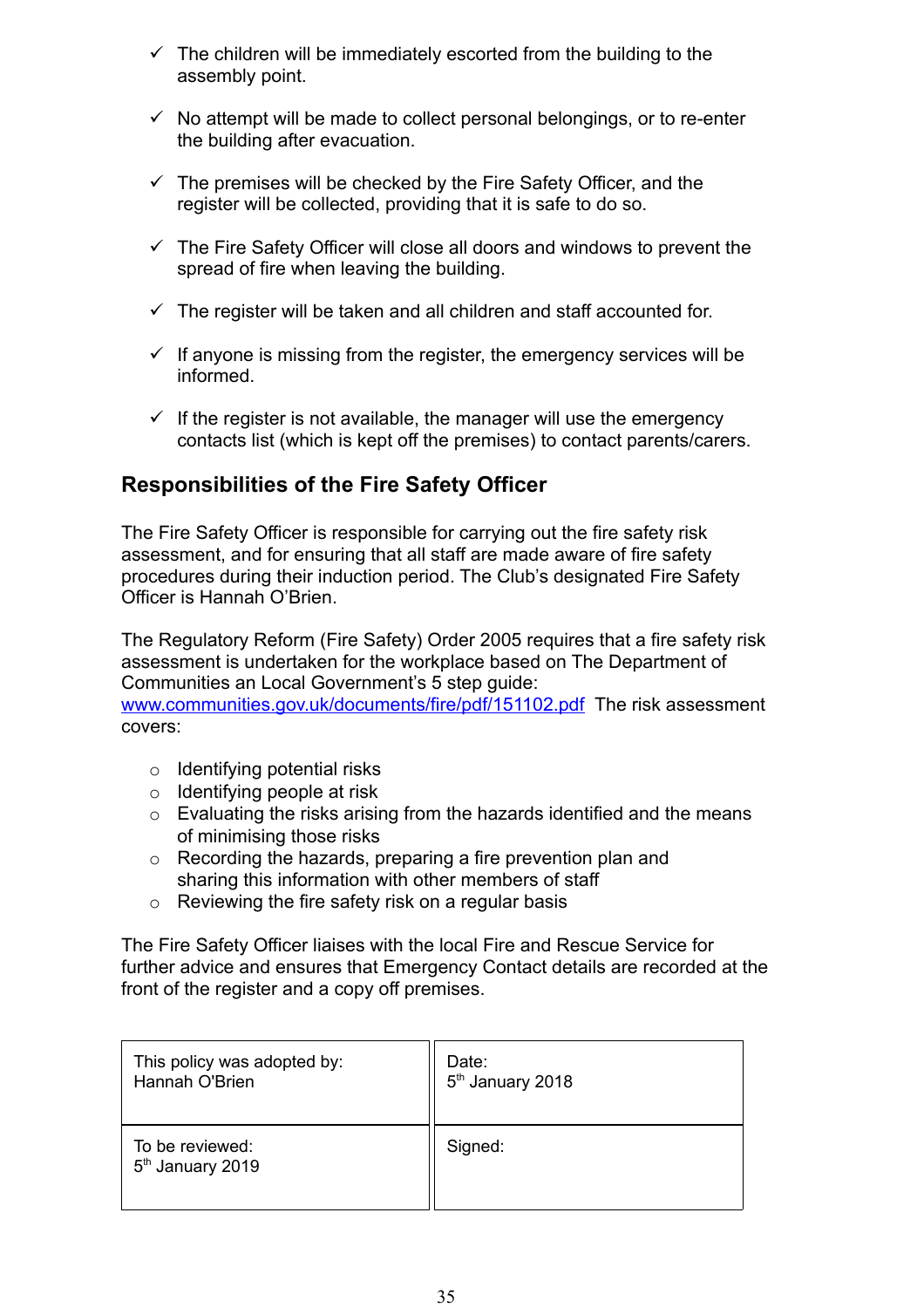

# **Intimate Care Policy**

- $\circ$  When providing intimate care we will ensure that the child's safety, dignity and privacy are maintained at all times.
- o 'Intimate care' covers any task that involves washing, touching or carrying out a procedure to intimate personal areas and is associated with bodily functions and personal hygiene, including, toileting, washing, and dressing.
- o Staff at Manor Farm who provide intimate care will do so in a professional manner. All members of staff are aware of safeguarding issues and will have relevant training (eg: health and safety, child protection, manual handling) before providing intimate care. No child should suffer distress or pain as a result of receiving intimate care.

#### **Procedure**

- $\checkmark$  When intimate care is given, the member of staff will explain to the child each task that is carried out, and the reasons for it. Staff will encourage children to do as much for themselves as they can.
- $\checkmark$  We have policies in place that promote safe recruitment, as well as having sound staff supervision, safeguarding and intimate care procedures; together these ensure that, should a child need consistent care from one member of staff, the child's safety and well-being will not be compromised.

See also Dealing with Body Fluids in our **Health and Safety Policy**

| This policy was adopted by:<br>Hannah O'Brien | Date: 5 <sup>th</sup> January 2018 |
|-----------------------------------------------|------------------------------------|
| To be reviewed: 5 <sup>th</sup> January 2019  | Signed:                            |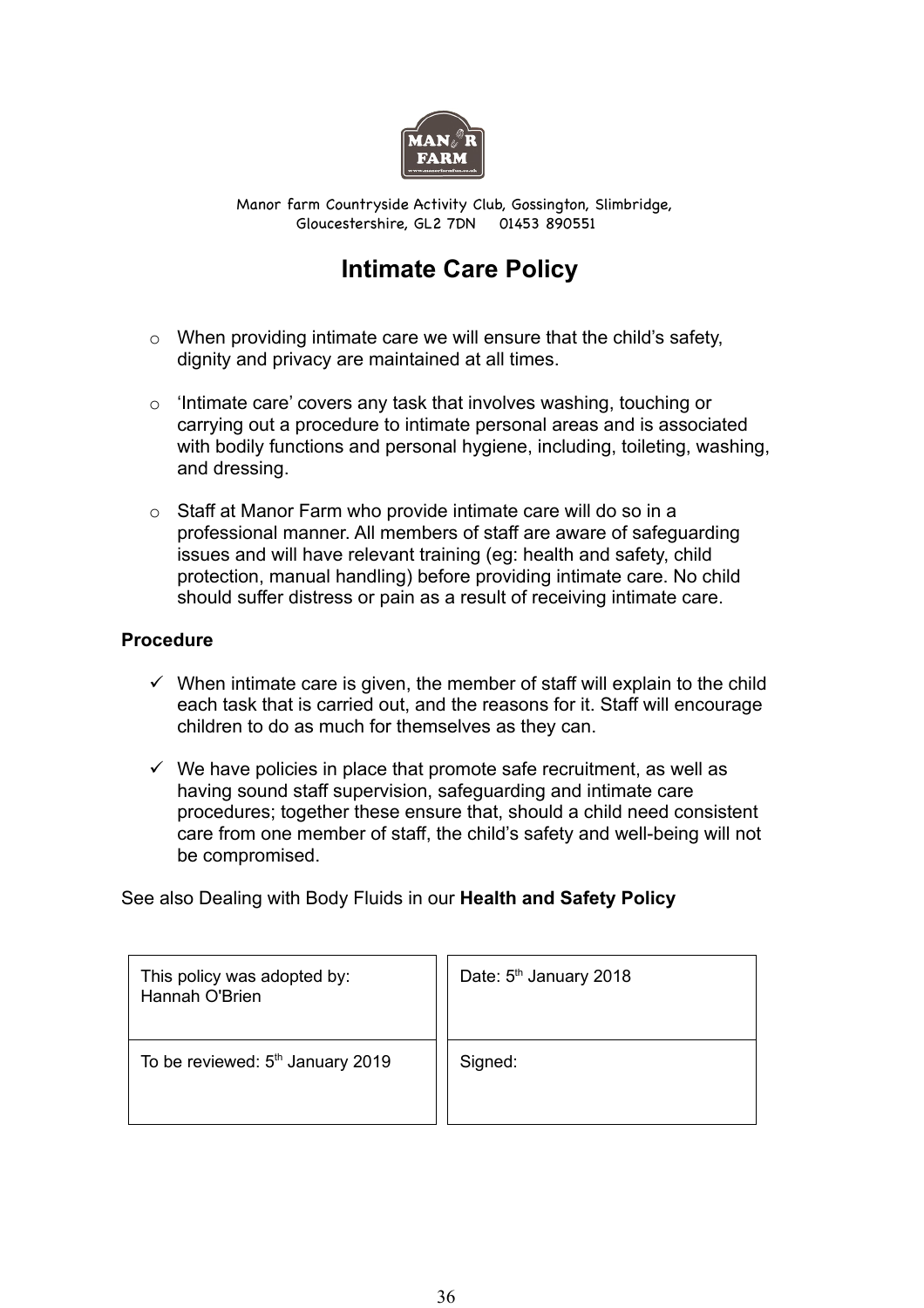

# **Manual Handling Policy**

Manor Farm will work towards a safe handling policy and as part of this process will ensure a current policy of minimal lifting.

We will ensure that the necessary arrangements are made to facilitate the implementation of the policy, for example by provision of appropriate and suitable training by professionally competent persons, for those who have duties under the policy.

Manor Farm accepts responsibility for compliance with the regulations.

The main objective is to reduce the risk of injury and disablement caused by manual handling in the workplace to the minimum.

Manor Farm has a duty of care to ensure that:

- o Minimum requirements for the manual handling of loads are followed where there is a particular but not exclusive risk of back injury to staff
- o The need for manual handling is avoided or, when it cannot be avoided, an assessment is made of the operation and where there is a risk of injury, appropriate steps are taken to reduce or avoid that risk
- o Assessment of manual handling operations takes into account factors which include characteristics of the load, the physical effort required, characteristics of the working environment and the requirements of the task
- $\circ$  Information and training is provided to staff
- o Manual handling requirements are clearly identified when recruiting staff so that appropriate medical advice can be taken as part of preemployment health screening
- $\circ$  Allowance is made for any known health problems which might have a bearing on an existing employee's ability to carry out manual handling operations safely
- $\circ$  Reference is made to occupational health advisors if there is any good reason to suspect that an individual's state of health might significantly increase the risk of injury from manual handling operations
- o We monitor and review manual handling assessments when there is reason to suppose that they are no longer valid due to changes in working conditions, personnel involved or a significant change in the manual handling operation affecting the nature of the task or the load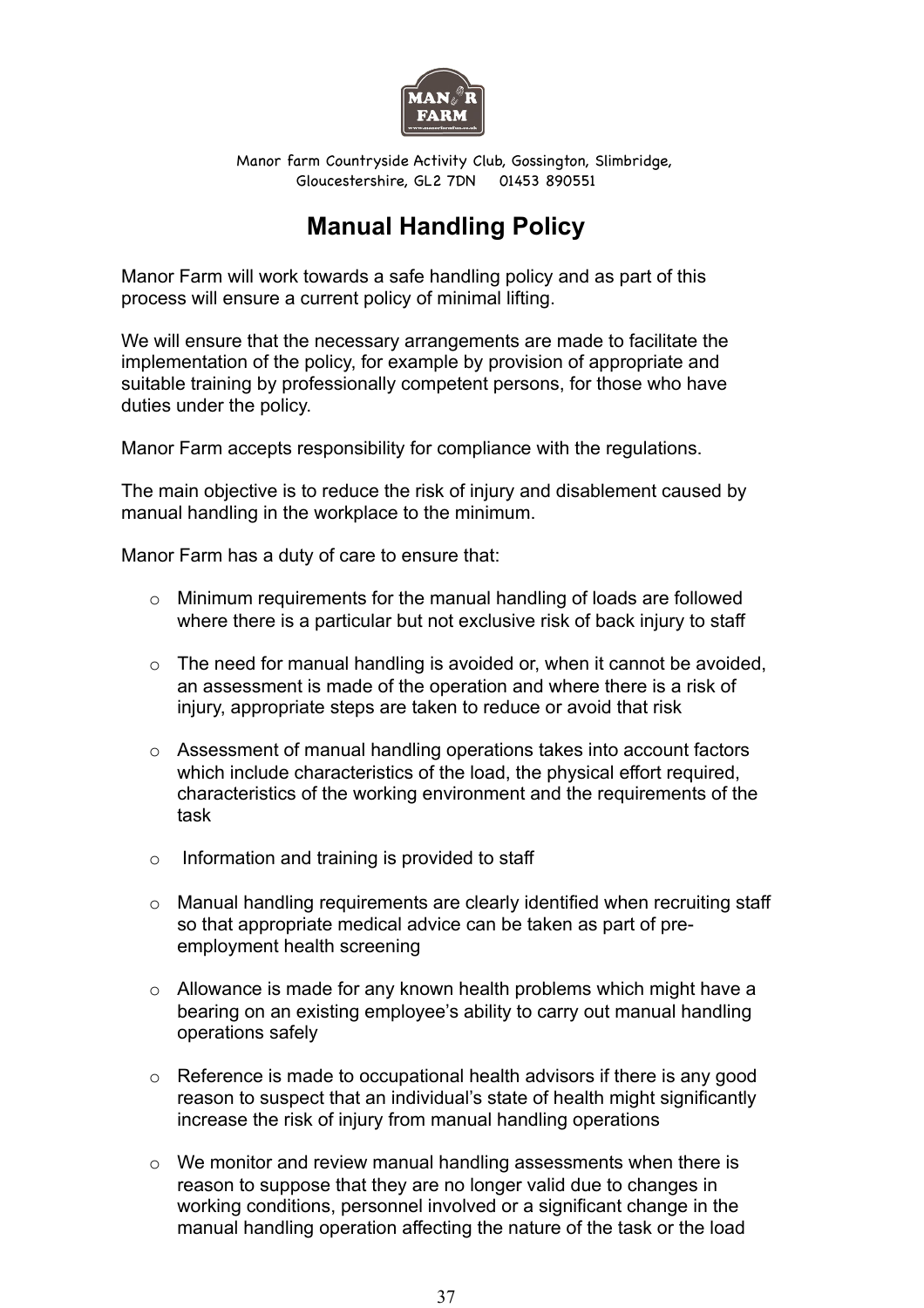o We maintain records of accident and ill health related to manual handling operations

#### **The responsibilities of the employee**

The employees of Manor Farm will:

- o Take responsible care of their health and that of others whose safety may be affected by their activities when involved in manual handling operations
- o Co-operate with the directors and manager in the making of assessments of hazardous manual handling tasks
- o Observe safe systems of work and use of safety equipment
- o Participate in training given in manual handling
- $\circ$  Report pregnancy or any medical conditions which may affect their ability to handle loads safely
- o Report any change in working conditions, personnel involved in manual handling risks or a significant change in the nature of the task or the load which may necessitate a review of the assessment
- $\circ$  Employees have a duty to use manual handling equipment provided and ensure it is used correctly

| This policy was adopted by:                     | Date:                        |
|-------------------------------------------------|------------------------------|
| Hannah O'Brien                                  | 5 <sup>th</sup> January 2018 |
| To be reviewed:<br>5 <sup>th</sup> January 2019 | Signed:                      |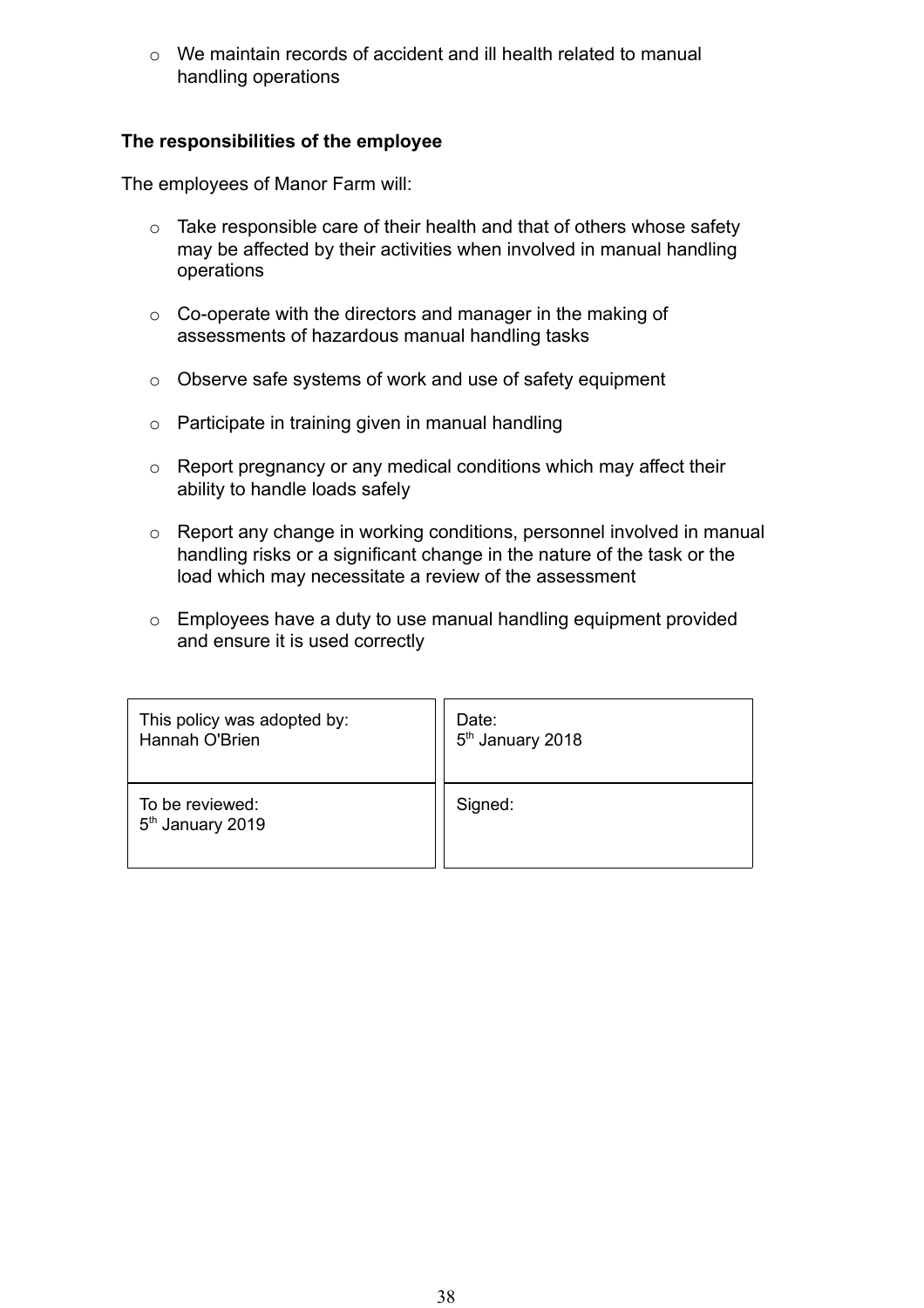

# **Safeguarding Policy**

*'Safeguarding is a term which is broader than 'child protection' and relates to the action that is taken to promote the welfare of children and protect them from harm. Safeguarding is everyone's responsibility. Safeguarding is defined in 'Working Together 2015' as:*

- *Protecting children from maltreatment*
- *Preventing impairment of children's health or development*

 *Ensuring that children grow up in circumstances consistent with the provision of safe and effective care; and*

 *Taking action to enable all children to have the best life chances'*

taken from, 'Gloucestershire Guidance for Levels of Intervention (May 2017)

As an activity venue for children, we have a great responsibility to the children in our care, and ensuring their safety and wellbeing is paramount. To achieve this:

- $\circ$  Key staff keep up to date with regulation in child protection
- o Should any staff have cause for concern regarding a child in our care, we will report it, following the Gloucestershire safeguarding Children Board procedures
- $\circ$  We understand that child abuse can be physical, sexual, emotional or neglect
- o All information and records are confidential and will only be shared with other professionals, in circumstances where child protection issues require it

### **Guidance on Gloucestershire Safeguarding Children Protection Procedures**

The Gloucestershire Safeguarding Children Procedure states that all those who work with children, (including staff in children's centres, day nurseries, pre-schools, out-of-school and crèche provision), have a responsibility to safeguard children's welfare and protect children from abuse and neglect.

There are important documents settings must have access to:

- o The full Gloucestershire Safeguarding Children Procedures, which are available via the website at: [www.gscb.org.uk](http://www.gscb.org.uk/)
- o The 2015 booklet, *'What to do if you're worried a child is being abused'*

If a member of staff, parent/carer have any concerns about the welfare of a child, we would seek advice and guidance from any of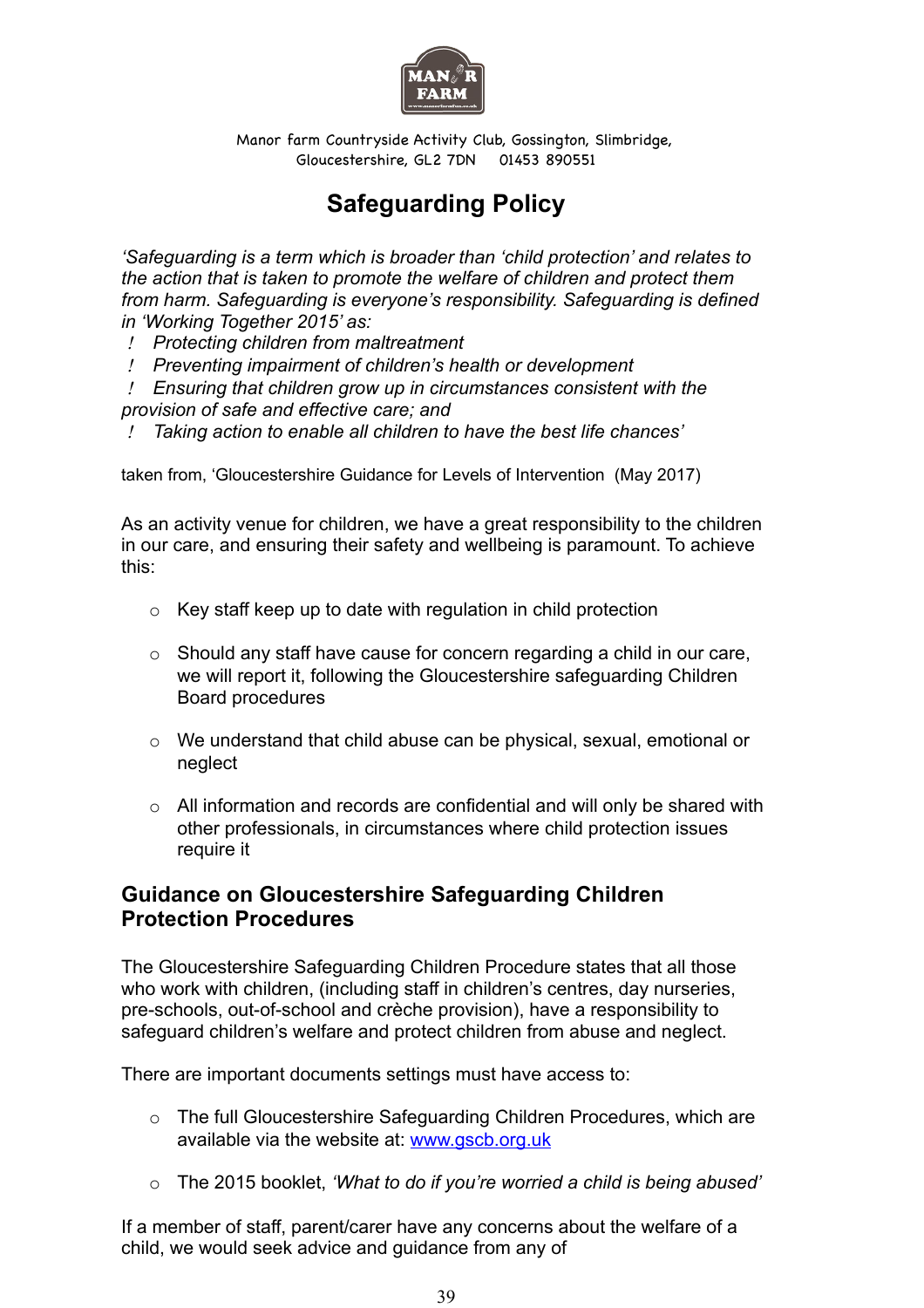the following departments:

Gloucestershire Children and Young Person's Referral Team **– 01452 426565** Gloucestershire Children's Services Emergency/out of hours – **01452 614194** Gloucestershire Local Safeguarding Board Business Manager – **01452 583629** Gloucestershire Local Authority Designated Officer – **01452 426994** NSPCC – **0808 800 5000**

### **Procedure**

If a member of staff has concerns about a child, they will refer to training, and the publication, '*What to Do if You're Worried a Child is Being Abused'.* They will also immediately seek consultation with Hannah O'Brien. The concerns will be recorded



If appropriate and deemed not to put the child at further risk, or compromise any investigations by external agencies, concerns may be discussed with the child's parents/carers



Staff will seek advice from, Gloucestershire Children and Young Person's Referral Team: **01452 426565**.

Staff may contact their local R&A Team to discuss concerns in principle with a social worker or social work manager and receive advice about whether a referral is appropriate, or whether there are alternative ways of addressing their concerns.



### **Making a Request for Service to Children's Social Care**

Staff may decide they need to make a request for Services to Children's Social Care.

- $\checkmark$  Basic information is given to the Children's Help Desk.
- $\checkmark$  As requested, the caller will complete a Multi-Agency Referral Form.
- $\checkmark$  This is passed on to a social work team and the caller will be contacted by a social worker within 24 hours (unless there are immediate risks, in which case the professional will be put through to a social work team straight away).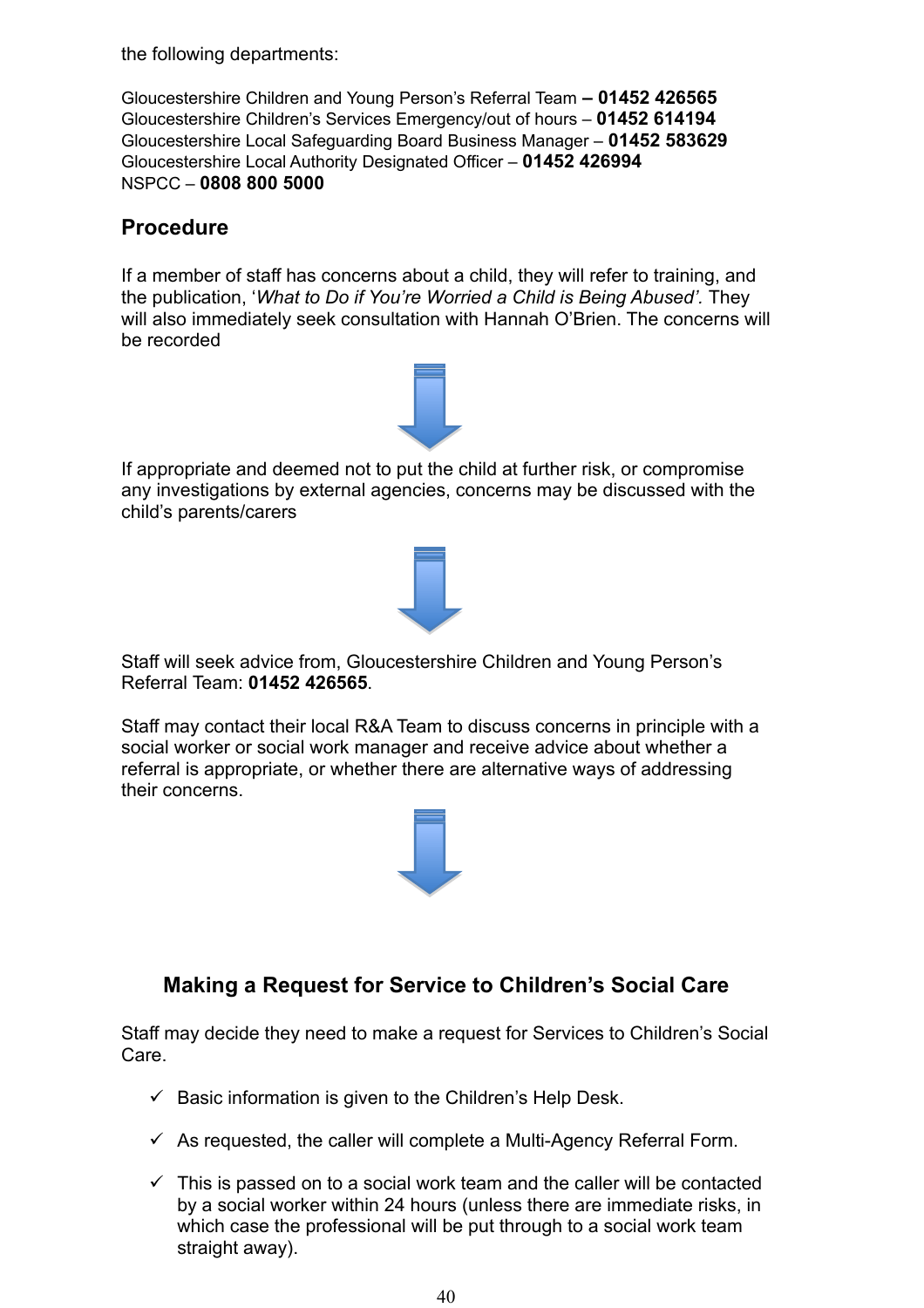- $\checkmark$  The social work team will discuss whether the referral is appropriate and what action can/will be taken.
- $\checkmark$  Manor Farm will contact Ofsted and inform them of any concerns and actions.

This procedure will be used in scenarios where there is no direct/immediate concern for the child's wellbeing. However, if the Designated Safeguarding Lead (Hannah O'Brien) suspects that there is an immediate threat to the child's safety and/or wellbeing, then the concern will be immediately reported to the police.

### **Managing Allegations**

If a professional receives an allegation or has a concern about the behaviour of a member of staff working or volunteering with children and that concern could amount to:

- $\circ$  A member of staff or volunteer has behaved in a way that has harmed a child, or may have harmed a child, or
- o Possibly committed a criminal offence against or related to a child, or
- $\circ$  Behaved towards a child or children in a way that indicates s/he may pose a risk of harm to children.

Then that professional should:

#### **Report the concern to the most senior person not implicated in the allegation**

 $\checkmark$  Complete a written record of the nature and circumstances surrounding the concern, including any previous concerns. Include where the concern came from and brief details only



### **Seek advice before proceeding – Initial Discussion**

 $\checkmark$  Always contact the Local Authority Designated Officer (LADO) for advice prior to investigating the allegation. This is because it might meet the criminal threshold and so any investigation could interfere with a Police or Social Care investigation. Local Authority Designated Officer (LADO) – Tel: 01452 426994 The LADO will offer advice on any immediate action required and will assist with employment and safequarding issues

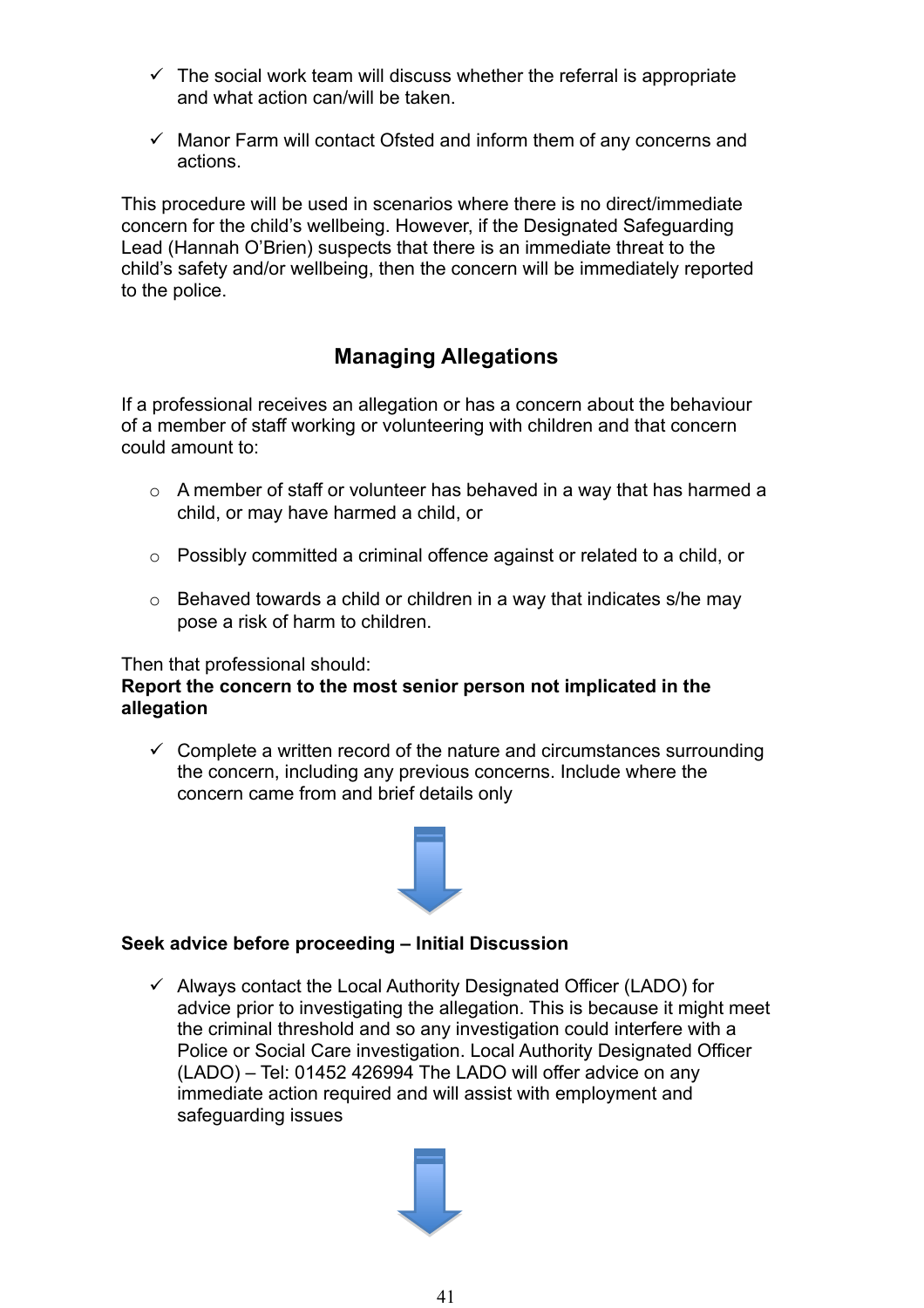#### **Allegations Management Process**

If, after an Initial Discussion with the LADO, it is agreed that the allegation meets the criteria, a multi-agency meeting will be convened and we will be invited. This might result in a criminal investigation, a Social Care investigation and/or an investigation to inform whether disciplinary action is required.

If it is agreed that the allegation does not meet the criteria, the LADO will record the Initial Discussion and send it to us for our records. Any further action will be taken within our setting if necessary



#### **Further Action**

Further meetings might be required and these will be convened by the LADO, with our input at all times. Further information on the Allegations Management process can be found in the Government Document: Working Together to Safeguard Children 2015 and the South West Procedures.

Hannah O'Brien will deal immediately with any allegations made

### **Extremism and Radicalisation**

Manor Farm has a legal duty to protect children from the risk of radicalisation and of being drawn into extremism. There are many reasons why a child might be vulnerable to radicalisation, including:

- o Feeling alienated or alone
- $\circ$  Seeking a sense of identity
- o Suffering from mental health issues, such as depression
- o Desire for adventure or to be part of a larger cause
- o Associating with others who may hold extremist beliefs

#### **Signs that child may be at risk of radicalisation include:**

- o Changes in behaviour, for example becoming withdrawn or aggressive
- o Claiming that terrorist attacks and violence are justified
- o Viewing violent extremist material online
- o Possessing or sharing violent extremist material

If a member of staff suspects that a child is at risk of becoming radicalised, they will refer their concerns to the Setting Safeguarding Lead (Hannah O'Brien), who will in turn refer them to the LADO

#### **Prevent duty**

o One of the provisions of the Counter Terrorism and Security Act 2015 is to place a duty on certain specified authorities and organisations to prevent people from being drawn into terrorism.